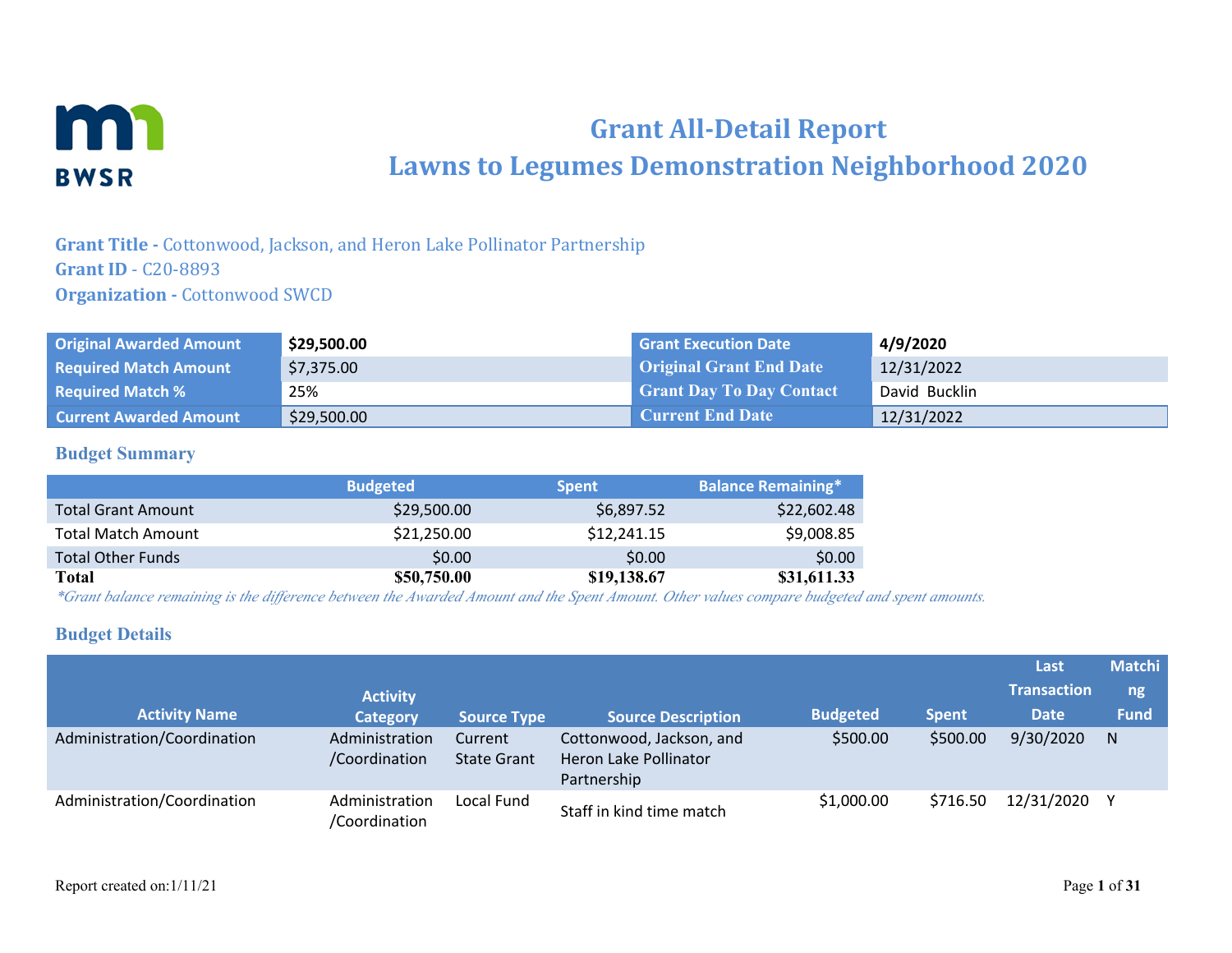|                                                     |                                                  |                               |                                                                  |                 |              | Last               | Matchi <sup>'</sup> |
|-----------------------------------------------------|--------------------------------------------------|-------------------------------|------------------------------------------------------------------|-----------------|--------------|--------------------|---------------------|
|                                                     | <b>Activity</b>                                  |                               |                                                                  |                 |              | <b>Transaction</b> | ng                  |
| <b>Activity Name</b>                                | <b>Category</b>                                  | <b>Source Type</b>            | <b>Source Description</b>                                        | <b>Budgeted</b> | <b>Spent</b> | <b>Date</b>        | <b>Fund</b>         |
| <b>Pollinator Demonstration Plot Cost-</b><br>Share | Non-Structural<br>Management<br><b>Practices</b> | Current<br><b>State Grant</b> | Cottonwood, Jackson, and<br>Heron Lake Pollinator<br>Partnership | \$20,000.00     | \$3,779.82   | 9/24/2020          | N.                  |
| <b>Pollinator Demonstration Plot Cost-</b><br>Share | Non-Structural<br>Management<br>Practices        | Landowner<br>Fund             | Landowner In Kind Match                                          | \$3,750.00      | \$2,062.50   | 9/24/2020          | γ                   |
| <b>Pollinator Demonstration Plot Cost-</b><br>Share | Non-Structural<br>Management<br>Practices        | Landowner<br>Fund             | Landowner cash match                                             | \$2,000.00      | \$3,533.42   | 9/24/2020          | Υ                   |
| Promotions, Events, and Advertising                 | Education/Info<br>rmation                        | Current<br><b>State Grant</b> | Cottonwood, Jackson, and<br>Heron Lake Pollinator<br>Partnership | \$5,000.00      | \$117.70     | 6/30/2020          | N                   |
| <b>Technical Assistance</b>                         | Technical/Engi<br>neering<br>Assistance          | Current<br><b>State Grant</b> | Cottonwood, Jackson, and<br>Heron Lake Pollinator<br>Partnership | \$4,000.00      | \$2,500.00   | 9/30/2020          | N.                  |
| <b>Technical Assistance</b>                         | Technical/Engi<br>neering<br>Assistance          | Local Fund                    | staff in kind time match                                         | \$14,500.00     | \$5,928.73   | 12/31/2020         | Y                   |

# **Activity Details Summary**

| <b>Activity Details</b>              | <b>Total Action Count</b> | <b>Total Activity Mapped</b> | <b>Proposed Size / Unit</b> | <b>Actual Size / Unit</b> |
|--------------------------------------|---------------------------|------------------------------|-----------------------------|---------------------------|
| 723M - Beneficial Trees and/or       |                           |                              | 0.1 AC                      | AC                        |
| <b>Shrubs</b>                        |                           |                              |                             |                           |
| 719M - Native Pocket Planting: Small | $\mathbf b$               | $\mathbf b$                  | $0.1$ AC                    | $0.1 \text{ AC}$          |
| Garden                               |                           |                              |                             |                           |
| 719M - Native Pocket Planting: Small |                           |                              | 200 SQUARE FEET             | 200 SQUARE FEET           |
| Garden                               |                           |                              |                             |                           |
| 719M - Native Pocket Planting: Small |                           |                              | 100 SQUARE FEET             | 100 SQUARE FEET           |
| Garden                               |                           |                              |                             |                           |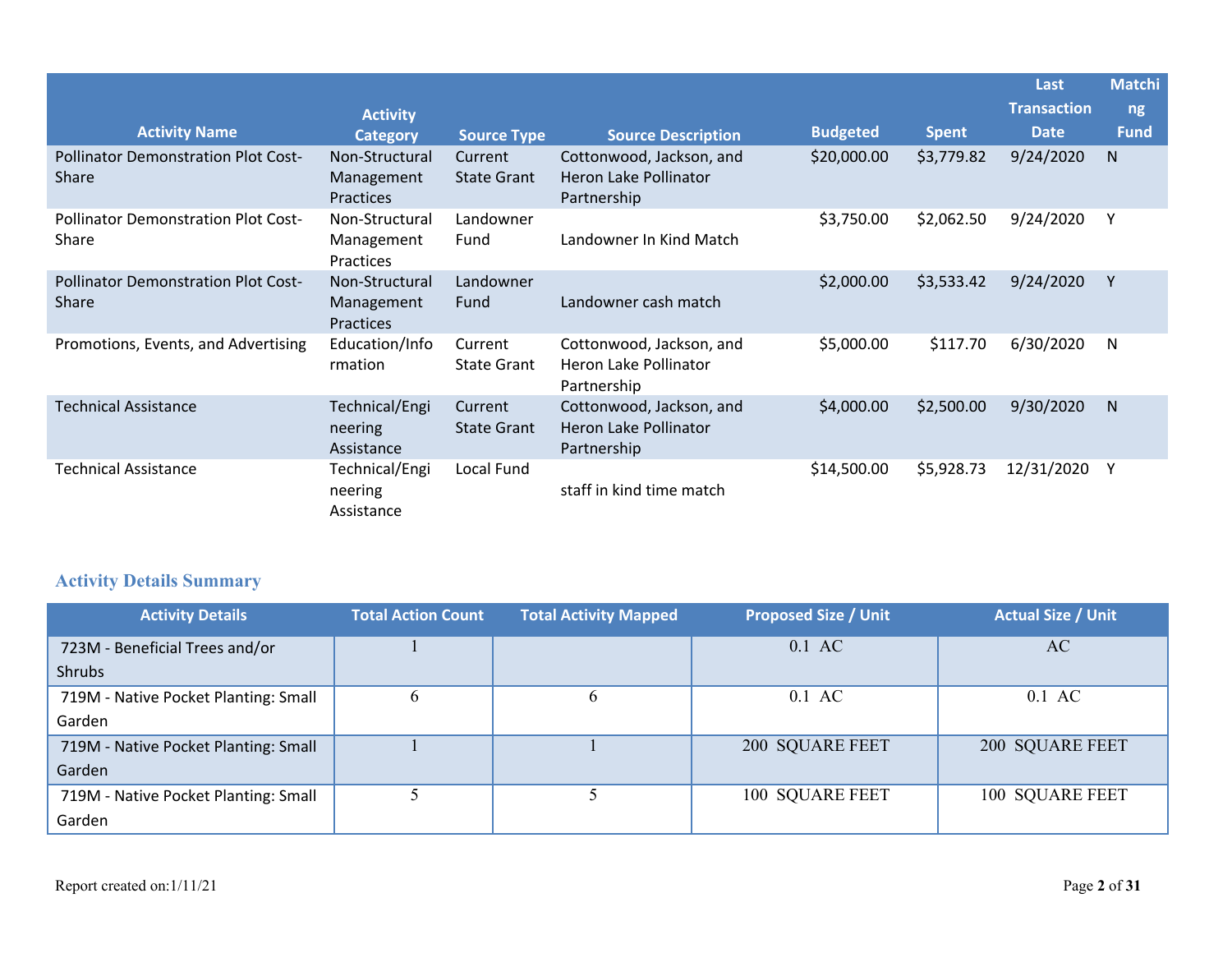| <b>Activity Details</b>              | <b>Total Action Count</b> | <b>Total Activity Mapped</b> | <b>Proposed Size / Unit</b> | <b>Actual Size / Unit</b> |
|--------------------------------------|---------------------------|------------------------------|-----------------------------|---------------------------|
| 723M - Beneficial Trees and/or       | $\overline{4}$            | 4                            | $0.1$ AC                    | $0.1 \text{ AC}$          |
| <b>Shrubs</b>                        |                           |                              |                             |                           |
| 723M - Beneficial Trees and/or       |                           |                              | <b>18 SQUARE FEET</b>       | <b>18 SQUARE FEET</b>     |
| Shrubs                               |                           |                              |                             |                           |
| 723M - Beneficial Trees and/or       | $\overline{2}$            |                              | 9 SQUARE FEET               | 9 SQUARE FEET             |
| Shrubs                               |                           |                              |                             |                           |
| 719M - Native Pocket Planting: Small |                           |                              | $0.1$ AC                    | AC                        |
| Garden                               |                           |                              |                             |                           |
| 723M - Beneficial Trees and/or       |                           |                              | 9 SQUARE FEET               | <b>SQUARE FEET</b>        |
| Shrubs                               |                           |                              |                             |                           |
| 723M - Beneficial Trees and/or       |                           |                              | 100 SQUARE FEET             | <b>SQUARE FEET</b>        |
| Shrubs                               |                           |                              |                             |                           |

# **Proposed Activity Indicators**

| <b>Activity Name</b>                                                             | <b>Indicator Name</b> | <b>Value &amp; Units</b> |                                                                                 | <b>Waterbody Calculation Tool</b> | Comments : |
|----------------------------------------------------------------------------------|-----------------------|--------------------------|---------------------------------------------------------------------------------|-----------------------------------|------------|
|                                                                                  |                       |                          |                                                                                 |                                   |            |
| <b>Final Indicators Summary</b>                                                  |                       |                          |                                                                                 |                                   |            |
| ,我们也不会有什么。""我们的人,我们也不会有什么?""我们的人,我们也不会有什么?""我们的人,我们也不会有什么?""我们的人,我们也不会有什么?""我们的人 |                       |                          | the contract of the contract of the contract of the contract of the contract of |                                   |            |

| <b>Indicator Name</b> | <b>Total Value</b> | Unit |  |
|-----------------------|--------------------|------|--|
|                       |                    |      |  |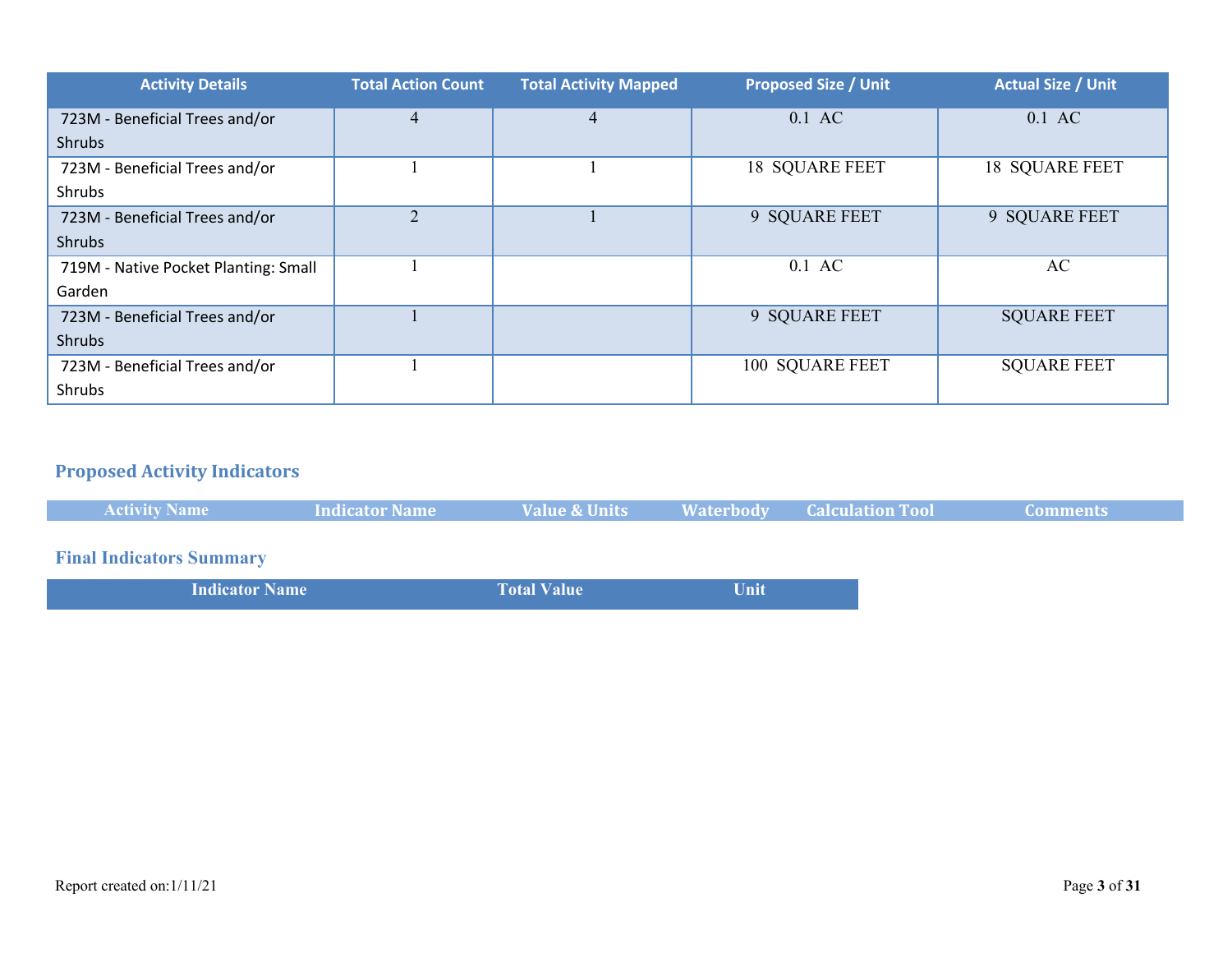**Grant Activity**

**Grant Activity - Administration/Coordination**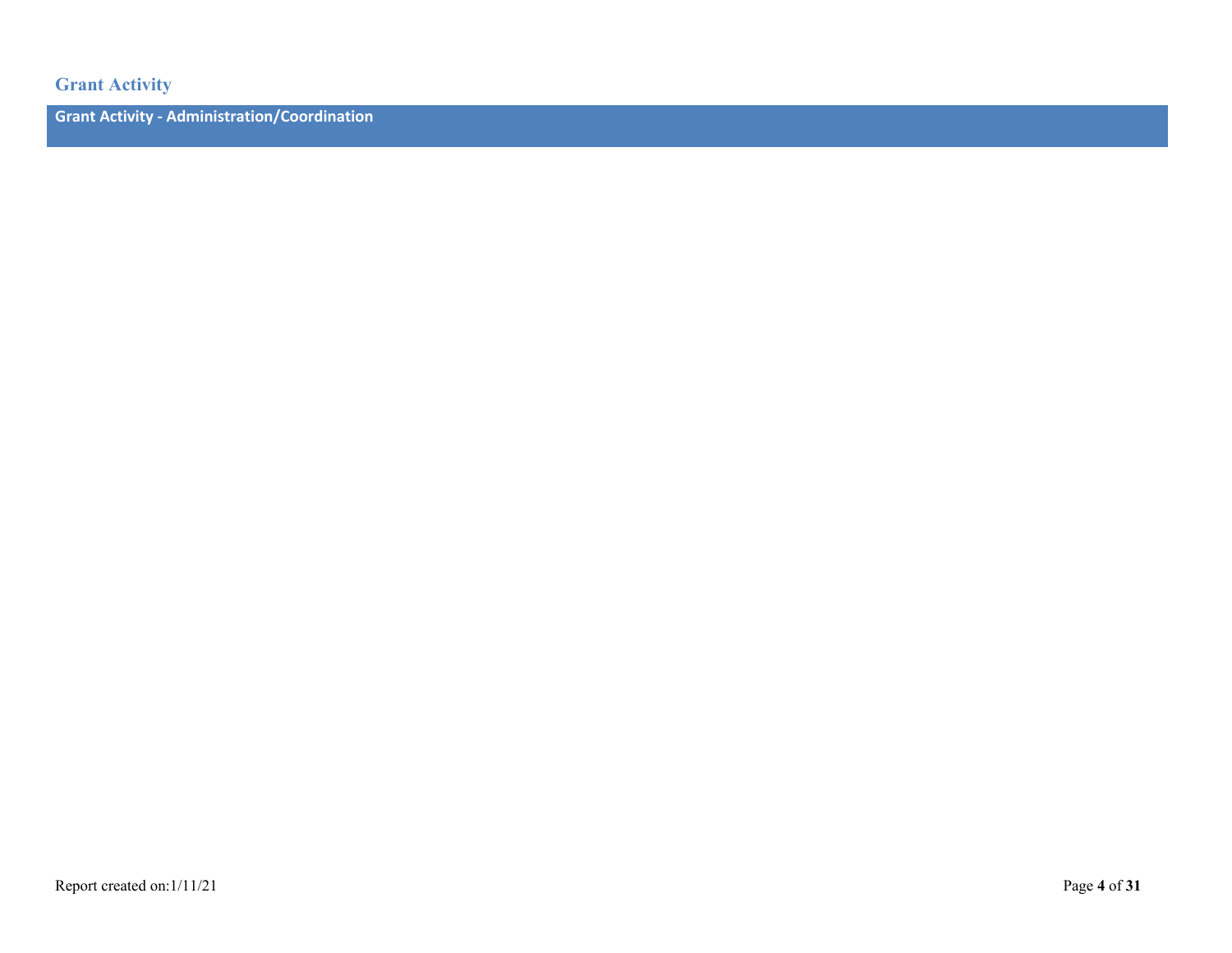| <b>Description</b> | Funds for administering the Lawns to Legumes Demonstration Neighborhood Grant. Administration includes tracking fund   |
|--------------------|------------------------------------------------------------------------------------------------------------------------|
|                    | expenditure and grant match, completing reporting requirements, collecting invoices from partners, submitting invoices |
|                    | for reimbursement and disbursement of funds back to partners.                                                          |
|                    |                                                                                                                        |
|                    | GRANT EXPENDITURE: \$500.00                                                                                            |
|                    | Cottonwood SWCD:                                                                                                       |
|                    | Staff salary: 11.36 hr @ \$44.00/hr = \$500.00*                                                                        |
|                    | *rounding to nearest whole dollar*                                                                                     |
|                    |                                                                                                                        |
|                    | MATCH: \$1,000.00                                                                                                      |
|                    | Cottonwood SWCD                                                                                                        |
|                    | Staff salary: 11.36 hrs @ \$4.66/hr = \$53.00*                                                                         |
|                    | Staff salary: 19.46 hrs @ \$48.66/hr** = \$947.00                                                                      |
|                    | *rounding to nearest whole dollar*                                                                                     |
|                    | **Full hourly rate used after initial \$500 grant portion is disbursed and all is match**                              |
|                    |                                                                                                                        |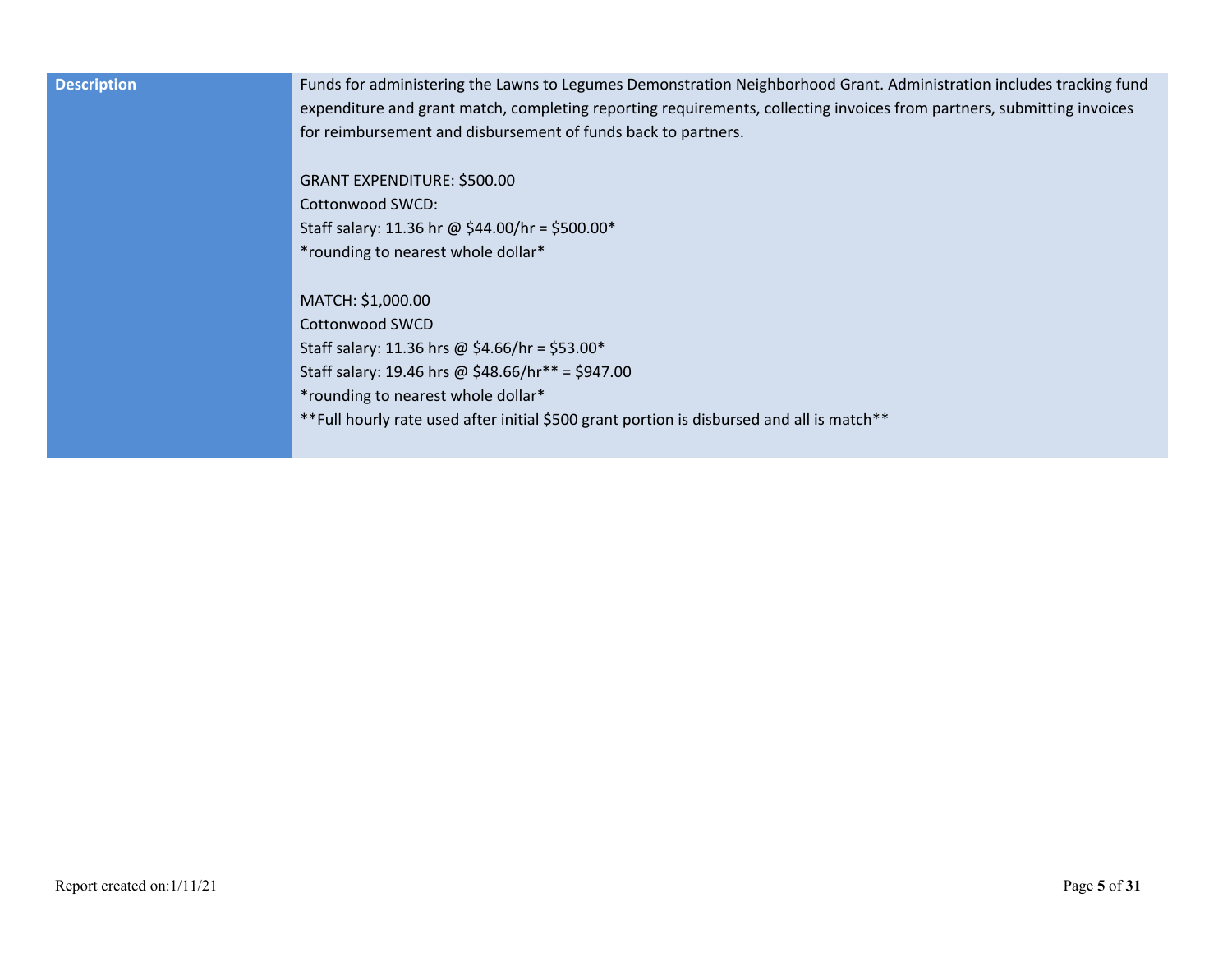| <b>Category</b>             | ADMINISTRATION/COORDINATION                                                                                     |                 |  |
|-----------------------------|-----------------------------------------------------------------------------------------------------------------|-----------------|--|
| <b>Start Date</b>           | 9-Apr-20                                                                                                        | <b>End Date</b> |  |
| <b>Has Rates and Hours?</b> | Yes                                                                                                             |                 |  |
| <b>Actual Results</b>       | April - June 2020:                                                                                              |                 |  |
|                             | Cottonwood SWCD staff developed cost-share forms, processes, and vouchers for partners. Time was spent tracking |                 |  |
|                             | disbursements and entering eLink data.                                                                          |                 |  |
|                             | Total Funds expended: \$510.93                                                                                  |                 |  |
|                             | Grant Funds: 10.5 hrs @ \$44.00/hr = \$462.00                                                                   |                 |  |
|                             | Match Funds: 10.5 hrs @ \$4.66/hr = \$48.93                                                                     |                 |  |
|                             |                                                                                                                 |                 |  |
|                             | July - September 2020:                                                                                          |                 |  |
|                             | Time was spent tracking disbursements and entering eLink data.                                                  |                 |  |
|                             | Total Funds expended: \$462.27                                                                                  |                 |  |
|                             | Grant Funds: 0.86 hrs @ \$44.00/hr = \$38.00                                                                    |                 |  |
|                             | Match Funds: 0.86 hrs @ \$4.66/hr = \$4.02                                                                      |                 |  |
|                             | 8.63 hrs @ \$48.66/hr = \$420.25                                                                                |                 |  |
|                             |                                                                                                                 |                 |  |
|                             | October - December 2020:                                                                                        |                 |  |
|                             | Time was spent tracking disbursements and entering eLink data.                                                  |                 |  |
|                             | Total Funds expended: \$243.30                                                                                  |                 |  |
|                             | Match Funds: \$243.30                                                                                           |                 |  |
|                             | 5 hrs @ $$48.66/hr = $243.30$                                                                                   |                 |  |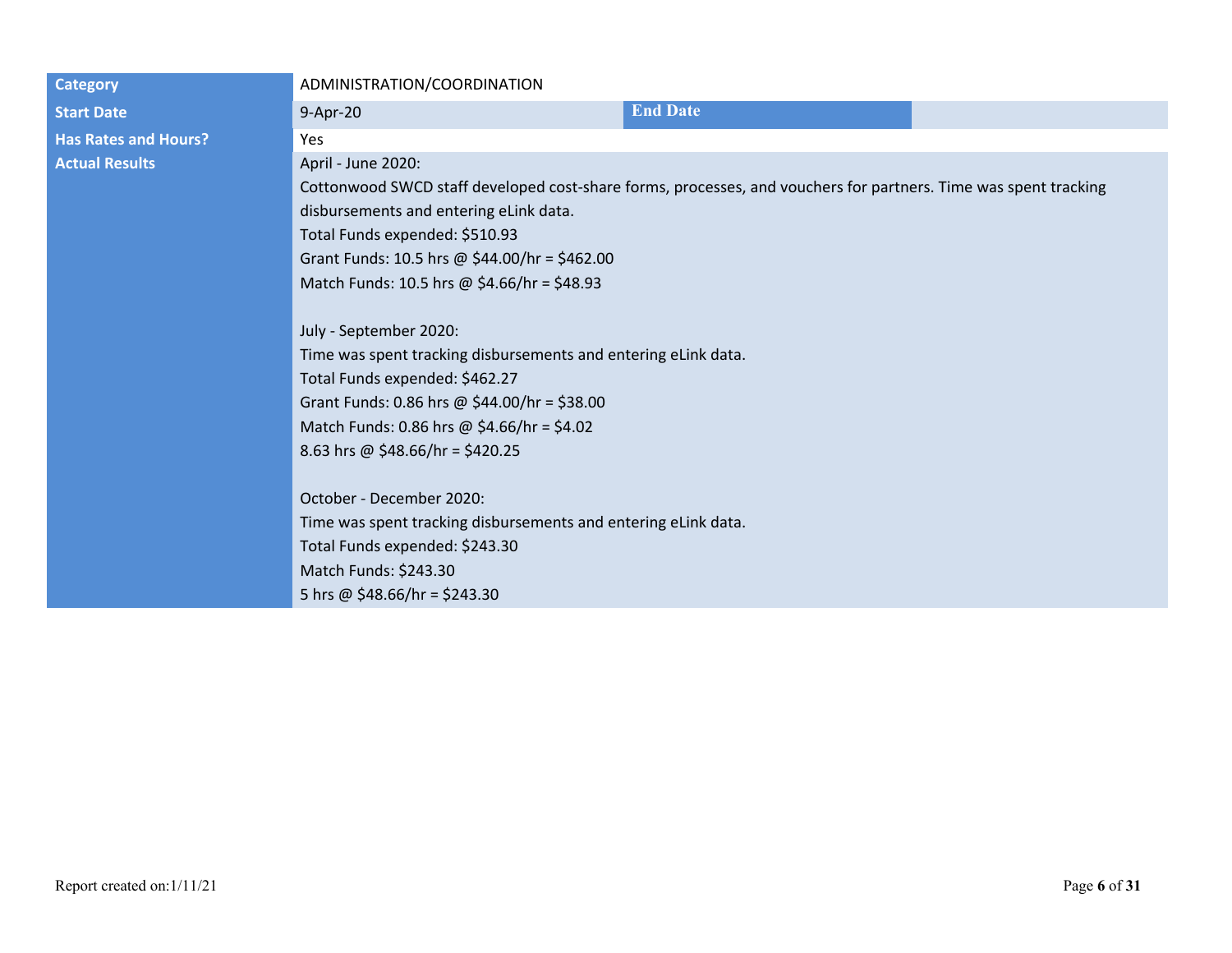**Grant Activity - Pollinator Demonstration Plot Cost-Share**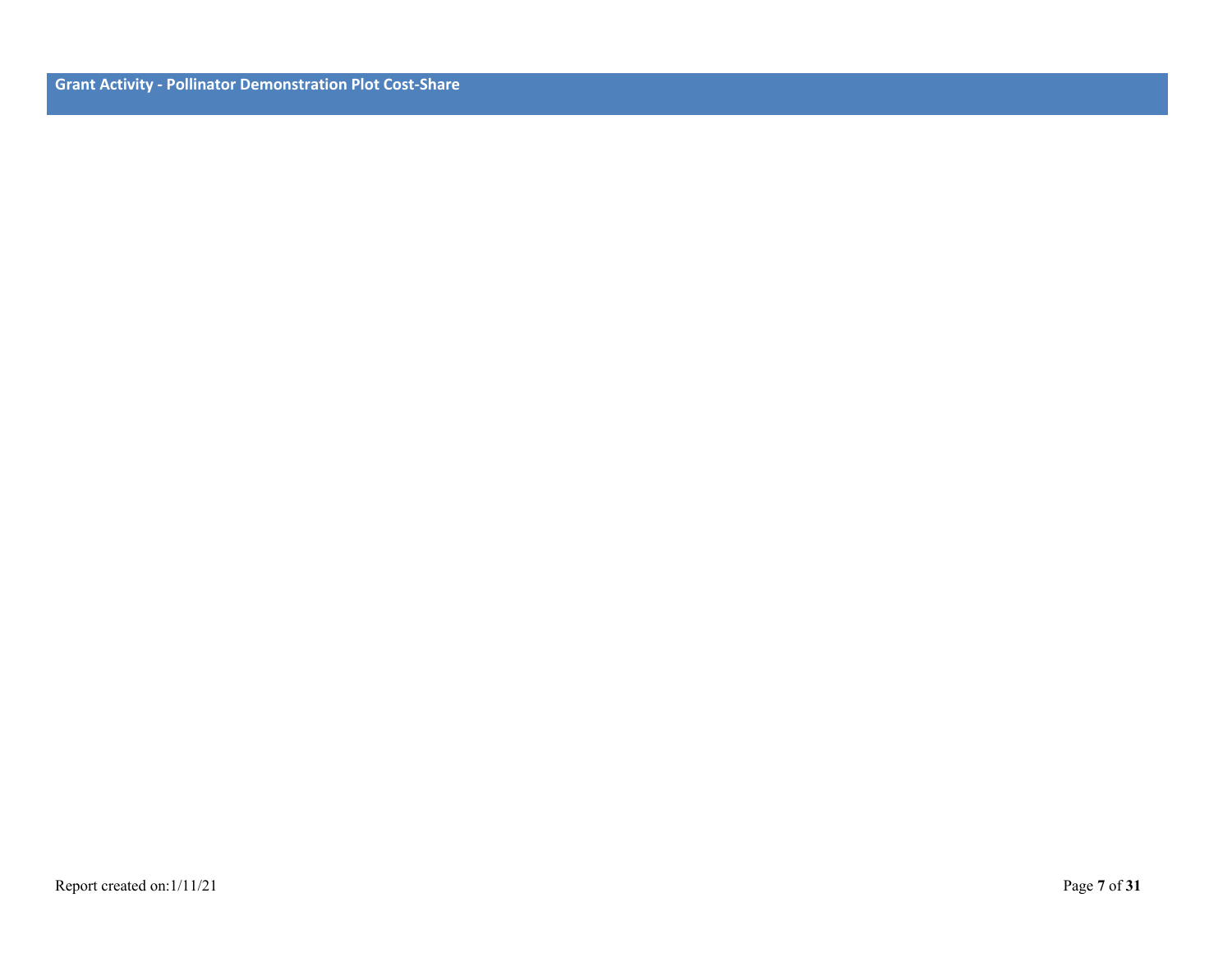| <b>Description</b> | \$20,000 in   |
|--------------------|---------------|
|                    | beneficial ti |
|                    |               |
|                    | Match dolla   |
|                    | landowner     |
|                    | Landowner     |
|                    | Landowner     |
|                    | SWCD and      |
|                    | Assessment    |
|                    | or without    |
|                    | eligible for  |
|                    | variances.    |
|                    |               |
|                    | Homeowne      |

**Description** \$20,000 in cost-share to provide to homeowners for installing pollinator pocket gardens, pollinator lawns, pollinator rees/shrubs, or pollinator meadows. (Based on 50 sites)

ars include a landowner cash match of their cost-share dollars used and an estimated 3 hours per site of in-kind time at  $$25/$ hr for a total of 25%.

cash match: \$2,000

in-kind time match: \$3,750

WD staff will work with homeowners using a holistic yard assessment approach to ensure long-term planning. ts will include multiple pollinator projects that could be implemented with current cost-share, in the future with cost-share (C/S), or expansions of existing or newly planted gardens. All four pollinator project types will be cost-share provided that they are allowed by city ordinance. We will work with cities on ordinances and

rs will enter into a cost-share contract for their chosen pollinator project, developed by the partners, requiring the project to be maintained for a minimum of five years. Requirements of the cost-share plan will include items such as neonic free plants, minimum of 3 plants per bloom period, incorporating RPBB specific plants, etc. Cost-share applications will be scored using a scoresheet developed by the partners based on project location with RPBB priority areas, proximity to other projects, proximity to pesticides, species composition, size, etc. The scoresheet will be utilized to ensure dense pollinator projects within a defined location in each city.

Homeowners will be provided an operation and maintenance agreement with their approved cost-share contract. Items included in the operation and maintenance (O&M) will include first-year watering, weeding requirements, protection from pesticides, plant replacement, and signage requirements, etc. Reminder postcards will be sent to homeowners for the first two years in regards to watering and weeding.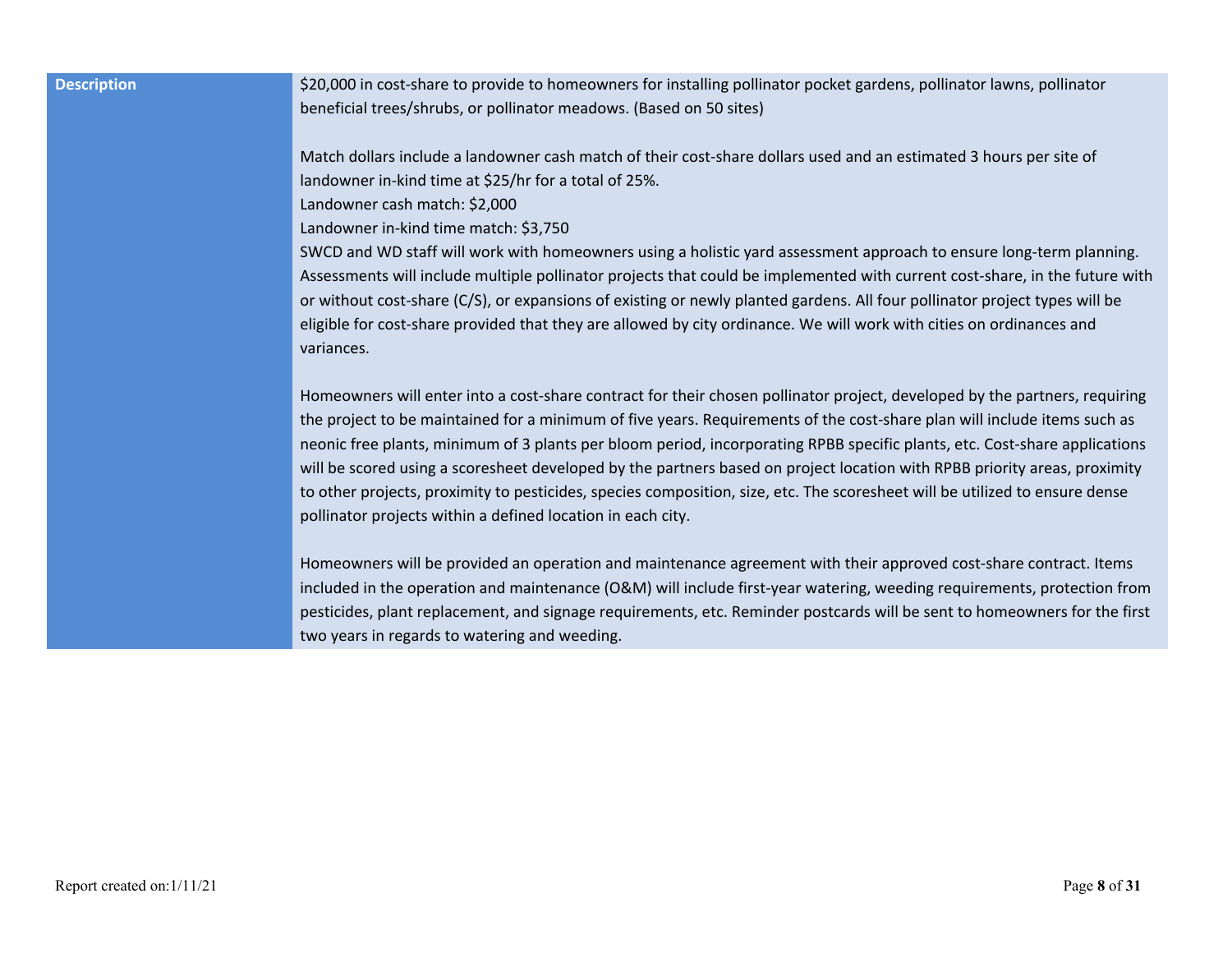| <b>Category</b> |  |
|-----------------|--|
|                 |  |

**CATEGORY CONSTRUCTURE IN A REAL PROPERTY OF A REAL PROPERTY PRACTICES**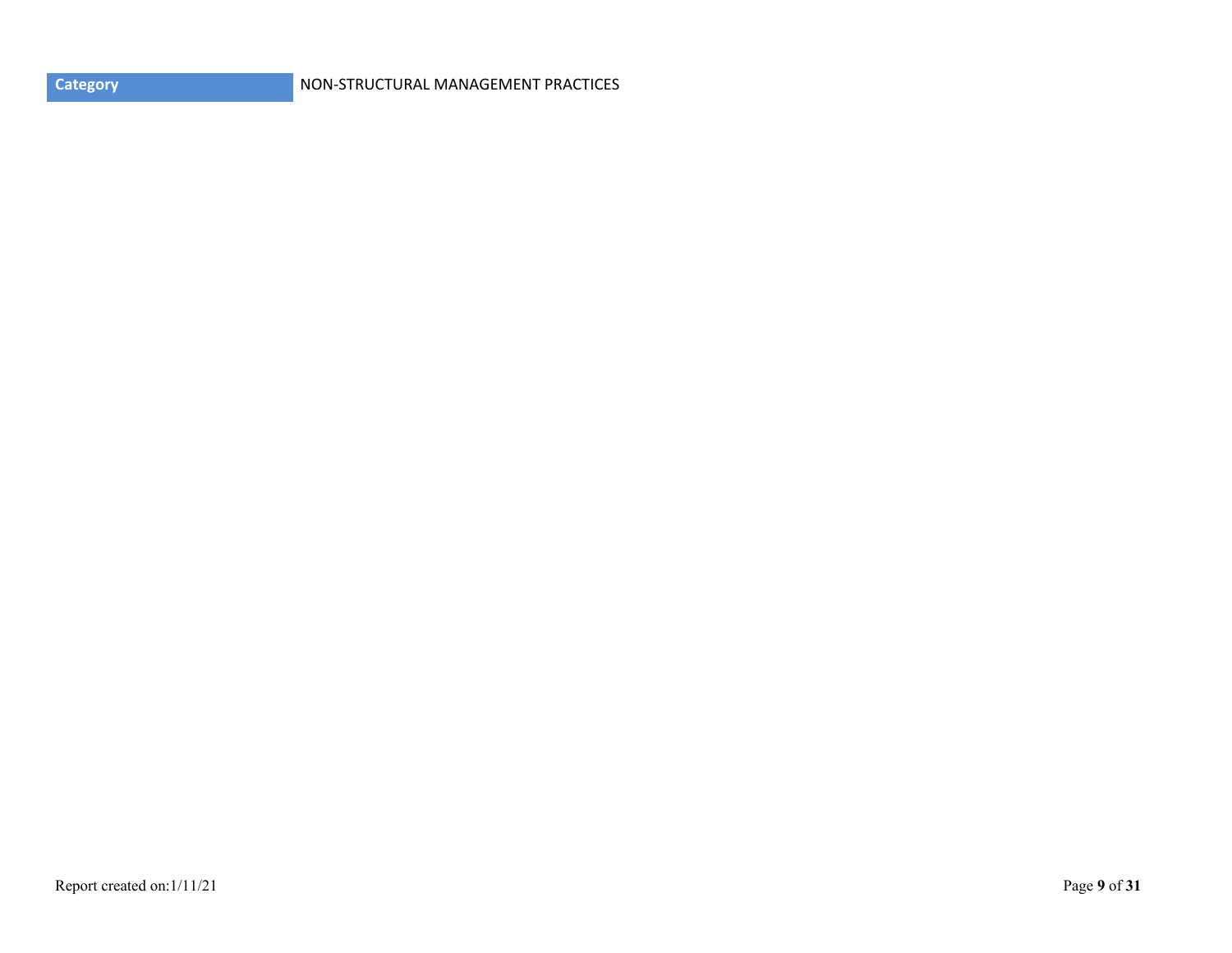| <b>Start Date</b>           | 9-Apr-20                                                                                                          | <b>End Date</b> |  |
|-----------------------------|-------------------------------------------------------------------------------------------------------------------|-----------------|--|
| <b>Has Rates and Hours?</b> | <b>No</b>                                                                                                         |                 |  |
| <b>Actual Results</b>       | APR - JUNE 30, 2020:                                                                                              |                 |  |
|                             | Partners worked on informing grant communities of cost-share opportunities.                                       |                 |  |
|                             | Cottonwood SWCD: 13 contracts approved                                                                            |                 |  |
|                             | HLWD: 2 contracts approved                                                                                        |                 |  |
|                             | Jackson SWCD: 0 contracts approved                                                                                |                 |  |
|                             | Completed projects:                                                                                               |                 |  |
|                             | 7 completed projects.                                                                                             |                 |  |
|                             | Quarterly C-S encumbered: \$6,750.00                                                                              |                 |  |
|                             | Quarterly C-S paid out: \$2,269.67                                                                                |                 |  |
|                             | Landowner In-kind (Quarterly):                                                                                    |                 |  |
|                             | Cash Match: \$3,365.67                                                                                            |                 |  |
|                             | Time in-kind Match: \$950.00                                                                                      |                 |  |
|                             | Total: \$4,315.67                                                                                                 |                 |  |
|                             | JULY 1 - SEPT 30, 2020:                                                                                           |                 |  |
|                             | 7 projects completed in Windom. No new projects encumbered.                                                       |                 |  |
|                             | Quarterly C-S encumbered: \$0                                                                                     |                 |  |
|                             | Quarterly C-S paid out: \$1,510.15                                                                                |                 |  |
|                             | Landowner In-kind (Quarterly):                                                                                    |                 |  |
|                             | Cash Match: \$167.75                                                                                              |                 |  |
|                             | Time in-kind Match: \$1,112.50                                                                                    |                 |  |
|                             | Total: \$1,280.25                                                                                                 |                 |  |
|                             | OCT - DEC 2020 Q2:                                                                                                |                 |  |
|                             | No new projects encumbered by Districts. Still working with one homeowner to finalize receipts for reimbursement. |                 |  |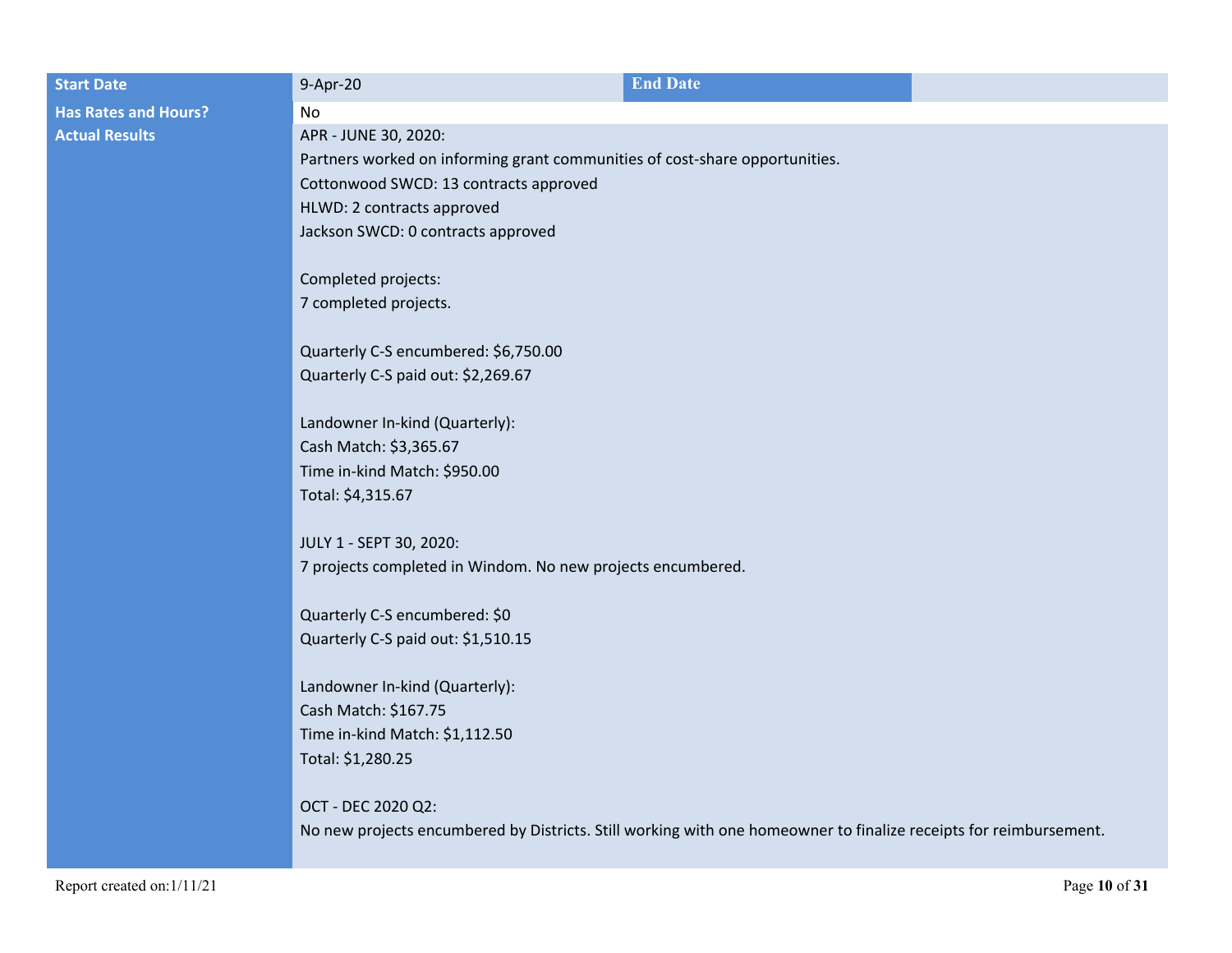| Activity Action - L2L-FY20-Cottonwood-01 |                                        |                                      |              |
|------------------------------------------|----------------------------------------|--------------------------------------|--------------|
| <b>Practice</b>                          | 719M - Native Pocket Planting:         | <b>Count of Activities</b>           | $\mathbf{1}$ |
|                                          | Small Garden                           |                                      |              |
| <b>Description</b>                       | L2L-FY20-Cottonwood-01                 |                                      |              |
|                                          | Steven Fresk pollinator project        |                                      |              |
|                                          | 723M & 719M                            |                                      |              |
|                                          | Native Plant Plug kit & a Serviceberry |                                      |              |
|                                          | 100 sqft 719M                          |                                      |              |
|                                          | 9 sqft 723M                            |                                      |              |
| <b>Proposed Size / Units</b>             | $0.10$ AC                              | Lifespan                             | 5 Years      |
| <b>Actual Size/Units</b>                 | $0.10$ AC                              | <b>Installed Date</b>                | $6$ -Jun-20  |
| <b>Mapped Activities</b>                 | 1 Point(s)                             | <b>Technical Assistance Provider</b> | <b>SWCD</b>  |

| <b>Activity Action - L2L-FY20-Cottonwood-01</b> |                                        |                                      |              |  |
|-------------------------------------------------|----------------------------------------|--------------------------------------|--------------|--|
| <b>Practice</b>                                 | 723M - Beneficial Trees and/or         | <b>Count of Activities</b>           | $\mathbf{1}$ |  |
|                                                 | <b>Shrubs</b>                          |                                      |              |  |
| <b>Description</b>                              | L2L-FY20-Cottonwood-01                 |                                      |              |  |
|                                                 | Steven Fresk                           |                                      |              |  |
|                                                 | 723M & 719M pollinator projects        |                                      |              |  |
|                                                 | Native Plant plug kit & a serviceberry |                                      |              |  |
|                                                 | 100 sqft 719M                          |                                      |              |  |
|                                                 | 9 sqft 723M                            |                                      |              |  |
| <b>Proposed Size / Units</b>                    | $0.10$ AC                              | Lifespan                             | 5 Years      |  |
| <b>Actual Size/Units</b>                        | $0.10$ AC                              | <b>Installed Date</b>                | $6$ -Jun-20  |  |
| <b>Mapped Activities</b>                        | 1 Point(s)                             | <b>Technical Assistance Provider</b> | <b>SWCD</b>  |  |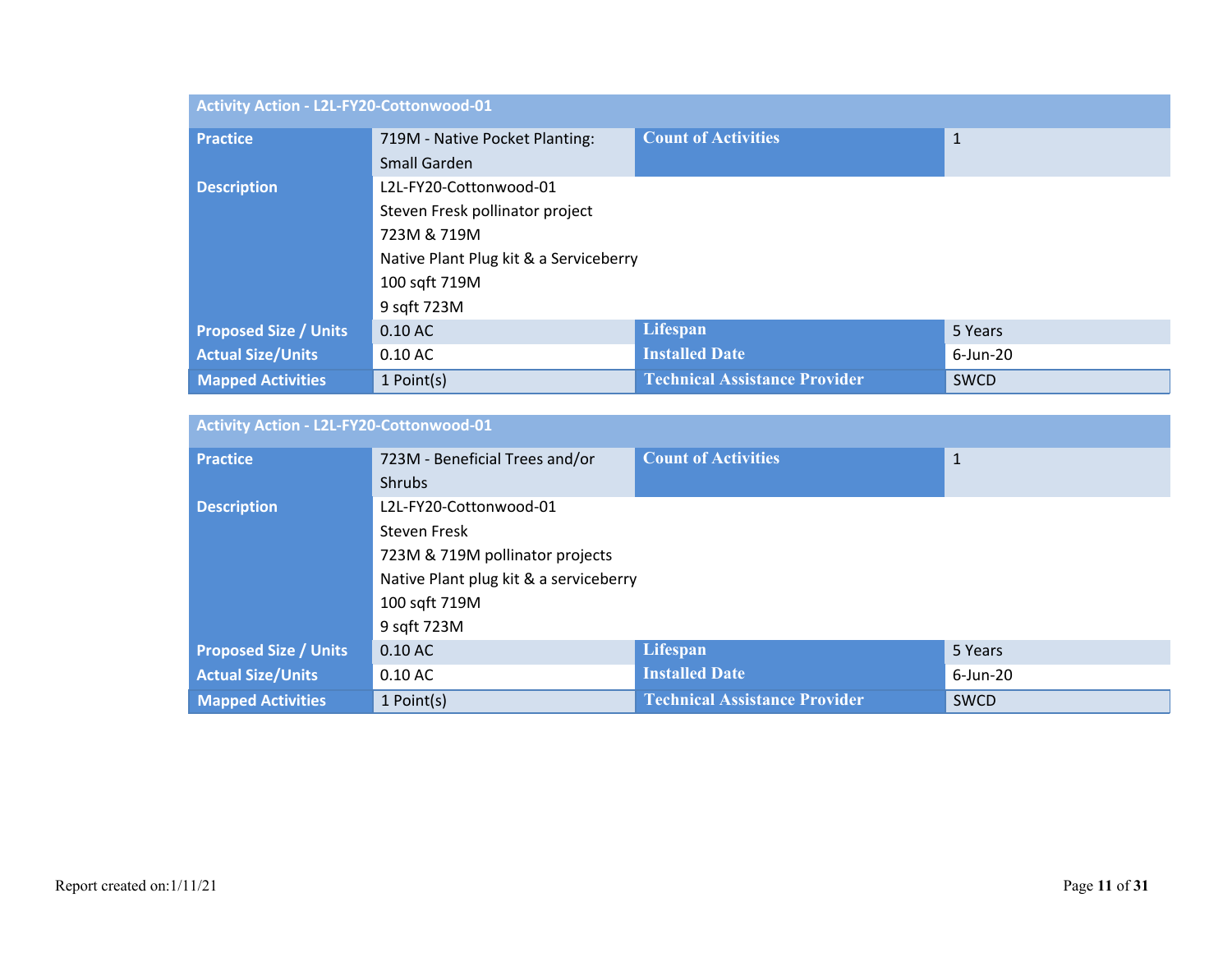| Activity Action - L2L-FY20-Cottonwood-02 |                                        |                                      |              |  |
|------------------------------------------|----------------------------------------|--------------------------------------|--------------|--|
| <b>Practice</b>                          | 719M - Native Pocket Planting:         | <b>Count of Activities</b>           | $\mathbf{1}$ |  |
|                                          | Small Garden                           |                                      |              |  |
| <b>Description</b>                       | L2L-FY20-Cottonwood-02                 |                                      |              |  |
|                                          | Jason Kloss                            |                                      |              |  |
|                                          | 719M & 723M practices installed        |                                      |              |  |
|                                          | Native plant plug kit & a serviceberry |                                      |              |  |
|                                          | 100 sqft 719M                          |                                      |              |  |
|                                          | 9 sqft 723M                            |                                      |              |  |
| <b>Proposed Size / Units</b>             | $0.10$ AC                              | Lifespan                             | 5 Years      |  |
| <b>Actual Size/Units</b>                 | $0.10$ AC                              | <b>Installed Date</b>                | $6$ -Jun-20  |  |
| <b>Mapped Activities</b>                 | 1 Point(s)                             | <b>Technical Assistance Provider</b> | <b>SWCD</b>  |  |

| Activity Action - L2L-FY20-Cottonwood-02 |                                        |                                      |              |  |
|------------------------------------------|----------------------------------------|--------------------------------------|--------------|--|
| <b>Practice</b>                          | 723M - Beneficial Trees and/or         | <b>Count of Activities</b>           | $\mathbf{1}$ |  |
|                                          | <b>Shrubs</b>                          |                                      |              |  |
| <b>Description</b>                       | L2L-FY20-Cottonwood-02                 |                                      |              |  |
|                                          | Jason Kloss                            |                                      |              |  |
|                                          | 719M & 723M projects at same site      |                                      |              |  |
|                                          | Native plant plug kit & a serviceberry |                                      |              |  |
|                                          | 100 sqft 719M                          |                                      |              |  |
|                                          | 9 sqft 723M                            |                                      |              |  |
| <b>Proposed Size / Units</b>             | $0.10$ AC                              | Lifespan                             | 5 Years      |  |
| <b>Actual Size/Units</b>                 | $0.10$ AC                              | <b>Installed Date</b>                | $6$ -Jun-20  |  |
| <b>Mapped Activities</b>                 | 1 Point(s)                             | <b>Technical Assistance Provider</b> | <b>SWCD</b>  |  |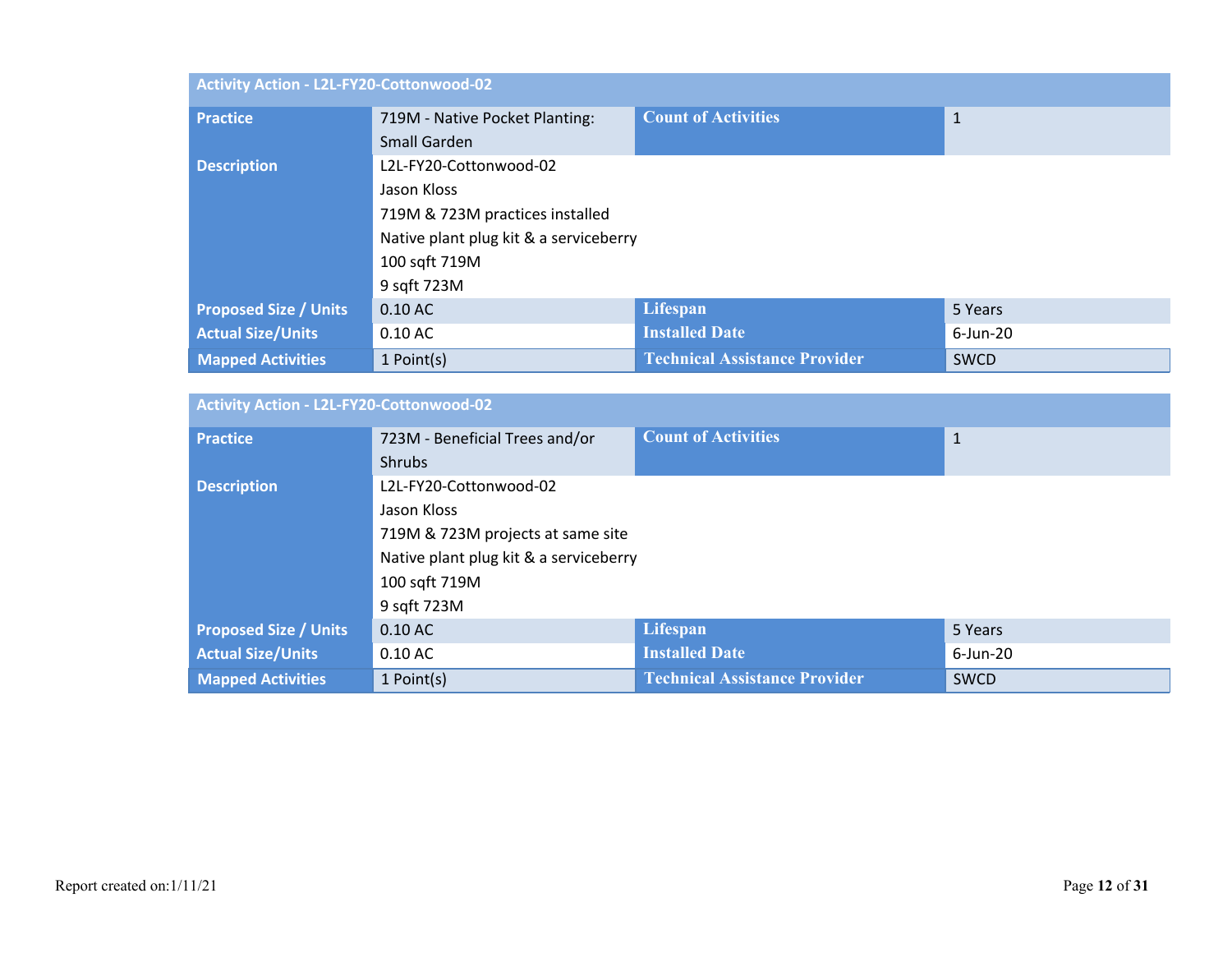| Activity Action - L2L-FY20-Cottonwood-03 |                                |                                      |              |
|------------------------------------------|--------------------------------|--------------------------------------|--------------|
| <b>Practice</b>                          | 723M - Beneficial Trees and/or | <b>Count of Activities</b>           | $\mathbf{1}$ |
|                                          | <b>Shrubs</b>                  |                                      |              |
| <b>Description</b>                       | L2L-FY20-Cottonwood-03         |                                      |              |
|                                          | Joanne Kaiser                  |                                      |              |
|                                          | 723M project                   |                                      |              |
|                                          | Red Dogwood planted            |                                      |              |
|                                          | $216$ sqft                     |                                      |              |
| <b>Proposed Size / Units</b>             | $0.10$ AC                      | Lifespan                             | 5 Years      |
| <b>Actual Size/Units</b>                 | $0.10$ AC                      | <b>Installed Date</b>                | 6-Jun-20     |
| <b>Mapped Activities</b>                 | 1 Point(s)                     | <b>Technical Assistance Provider</b> | <b>SWCD</b>  |

| Activity Action - L2L-FY20-Cottonwood-04 |                                 |                                      |              |
|------------------------------------------|---------------------------------|--------------------------------------|--------------|
| <b>Practice</b>                          | 723M - Beneficial Trees and/or  | <b>Count of Activities</b>           | $\mathbf{1}$ |
|                                          | <b>Shrubs</b>                   |                                      |              |
| <b>Description</b>                       | L2L-FY20-Cottonwood-04          |                                      |              |
|                                          | Lois Kraft                      |                                      |              |
|                                          | 723M project                    |                                      |              |
|                                          | Linden and serviceberry planted |                                      |              |
| <b>Proposed Size / Units</b>             | 18.00 SQUARE FEET               | Lifespan                             | 5 Years      |
| <b>Actual Size/Units</b>                 | 18.00 SQUARE FEET               | <b>Installed Date</b>                | 25-Jun-20    |
| <b>Mapped Activities</b>                 | 1 Point(s)                      | <b>Technical Assistance Provider</b> | <b>SWCD</b>  |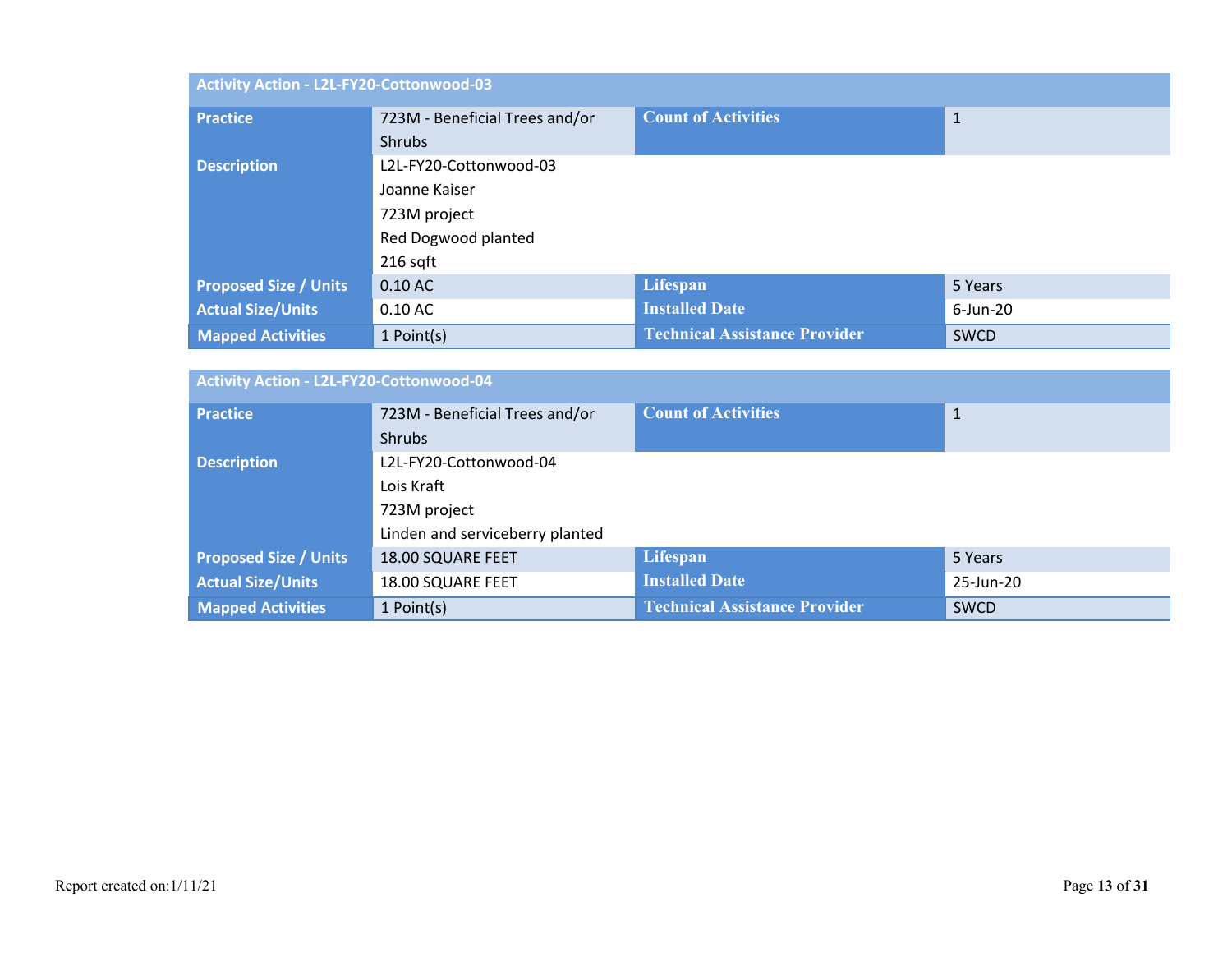| Activity Action - L2L-FY20-Cottonwood-05 |                                |                                      |              |  |
|------------------------------------------|--------------------------------|--------------------------------------|--------------|--|
| <b>Practice</b>                          | 719M - Native Pocket Planting: | <b>Count of Activities</b>           | $\mathbf{1}$ |  |
|                                          | Small Garden                   |                                      |              |  |
| <b>Description</b>                       | L2L-FY20-Cottonwood-03         |                                      |              |  |
|                                          | Margaret Horkey                |                                      |              |  |
|                                          | 719M project                   |                                      |              |  |
|                                          | Native plant plug kit          |                                      |              |  |
|                                          | 100 sqft 719M                  |                                      |              |  |
| <b>Proposed Size / Units</b>             | $0.10$ AC                      | Lifespan                             | 5 Years      |  |
| <b>Actual Size/Units</b>                 | $0.10$ AC                      | <b>Installed Date</b>                | 17-Jun-20    |  |
| <b>Mapped Activities</b>                 | 1 Point(s)                     | <b>Technical Assistance Provider</b> | <b>SWCD</b>  |  |

| Activity Action - L2L-FY20-Cottonwood-06 |                                                  |                                      |              |
|------------------------------------------|--------------------------------------------------|--------------------------------------|--------------|
| <b>Practice</b>                          | 719M - Native Pocket Planting:                   | <b>Count of Activities</b>           | $\mathbf{1}$ |
|                                          | Small Garden                                     |                                      |              |
| <b>Description</b>                       | L2L-FY20-Cottonwood-06                           |                                      |              |
|                                          | Jane Boyer                                       |                                      |              |
|                                          | 719M & 723M projects                             |                                      |              |
|                                          | Native plant plug kit & Crabapple & lilac shrubs |                                      |              |
|                                          | 100 sqft 719M                                    |                                      |              |
|                                          | 27 sqft 723M                                     |                                      |              |
| <b>Proposed Size / Units</b>             | $0.10$ AC                                        | Lifespan                             | 5 Years      |
| <b>Actual Size/Units</b>                 | $0.10$ AC                                        | <b>Installed Date</b>                | 13-Jun-20    |
| <b>Mapped Activities</b>                 | 1 Point(s)                                       | <b>Technical Assistance Provider</b> | <b>SWCD</b>  |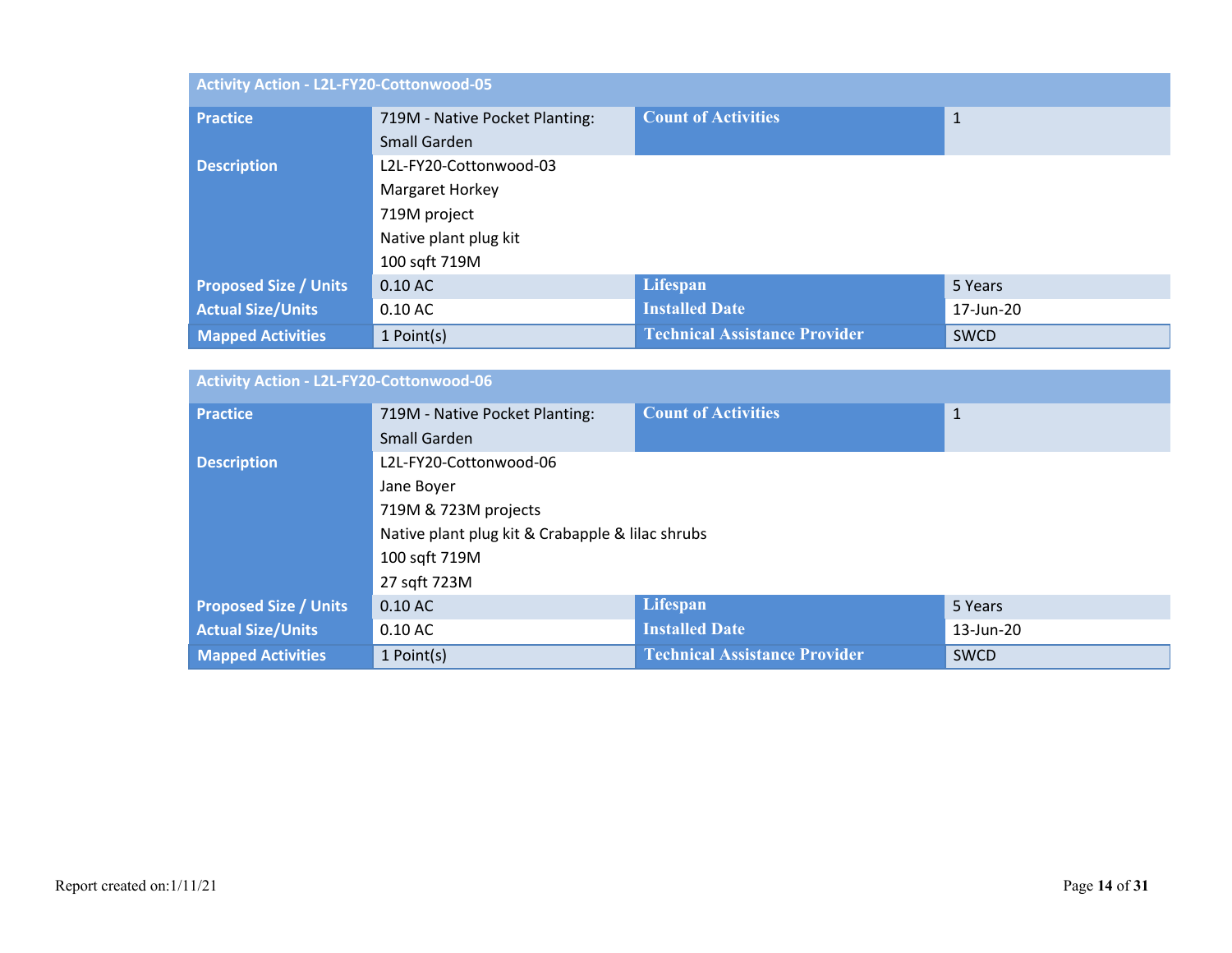| Activity Action - L2L-FY20-Cottonwood-06 |                                              |                                      |              |
|------------------------------------------|----------------------------------------------|--------------------------------------|--------------|
| <b>Practice</b>                          | 723M - Beneficial Trees and/or               | <b>Count of Activities</b>           | $\mathbf{1}$ |
|                                          | <b>Shrubs</b>                                |                                      |              |
| <b>Description</b>                       | L2L-FY20-Cottonwood-06                       |                                      |              |
|                                          | Jane Boyer                                   |                                      |              |
|                                          | 719M & 723M projects                         |                                      |              |
|                                          | native plant plug kit & crabapple and lilacs |                                      |              |
|                                          | 100 sqft 719M                                |                                      |              |
|                                          | 27 sqft 723M                                 |                                      |              |
| <b>Proposed Size / Units</b>             | $0.10$ AC                                    | Lifespan                             | 5 Years      |
| <b>Actual Size/Units</b>                 | $0.10$ AC                                    | <b>Installed Date</b>                | 13-Jun-20    |
| <b>Mapped Activities</b>                 | 1 Point(s)                                   | <b>Technical Assistance Provider</b> | <b>SWCD</b>  |

| Activity Action - L2L-FY20-Cottonwood-07 |                                                         |                                      |              |
|------------------------------------------|---------------------------------------------------------|--------------------------------------|--------------|
| <b>Practice</b>                          | 719M - Native Pocket Planting:                          | <b>Count of Activities</b>           | $\mathbf{1}$ |
|                                          | Small Garden                                            |                                      |              |
| <b>Description</b>                       | L2L-FY20-Cottonwood-07                                  |                                      |              |
|                                          | Kelly Woizeschke                                        |                                      |              |
|                                          | 719M & 723M project                                     |                                      |              |
|                                          | 100 sq ft native pocket planting and service berry tree |                                      |              |
| <b>Proposed Size / Units</b>             | 100.00 SQUARE FEET                                      | Lifespan                             | 5 Years      |
| <b>Actual Size/Units</b>                 | 100.00 SQUARE FEET                                      | <b>Installed Date</b>                | 27-Jun-20    |
| <b>Mapped Activities</b>                 | 1 Point(s)                                              | <b>Technical Assistance Provider</b> | SWCD         |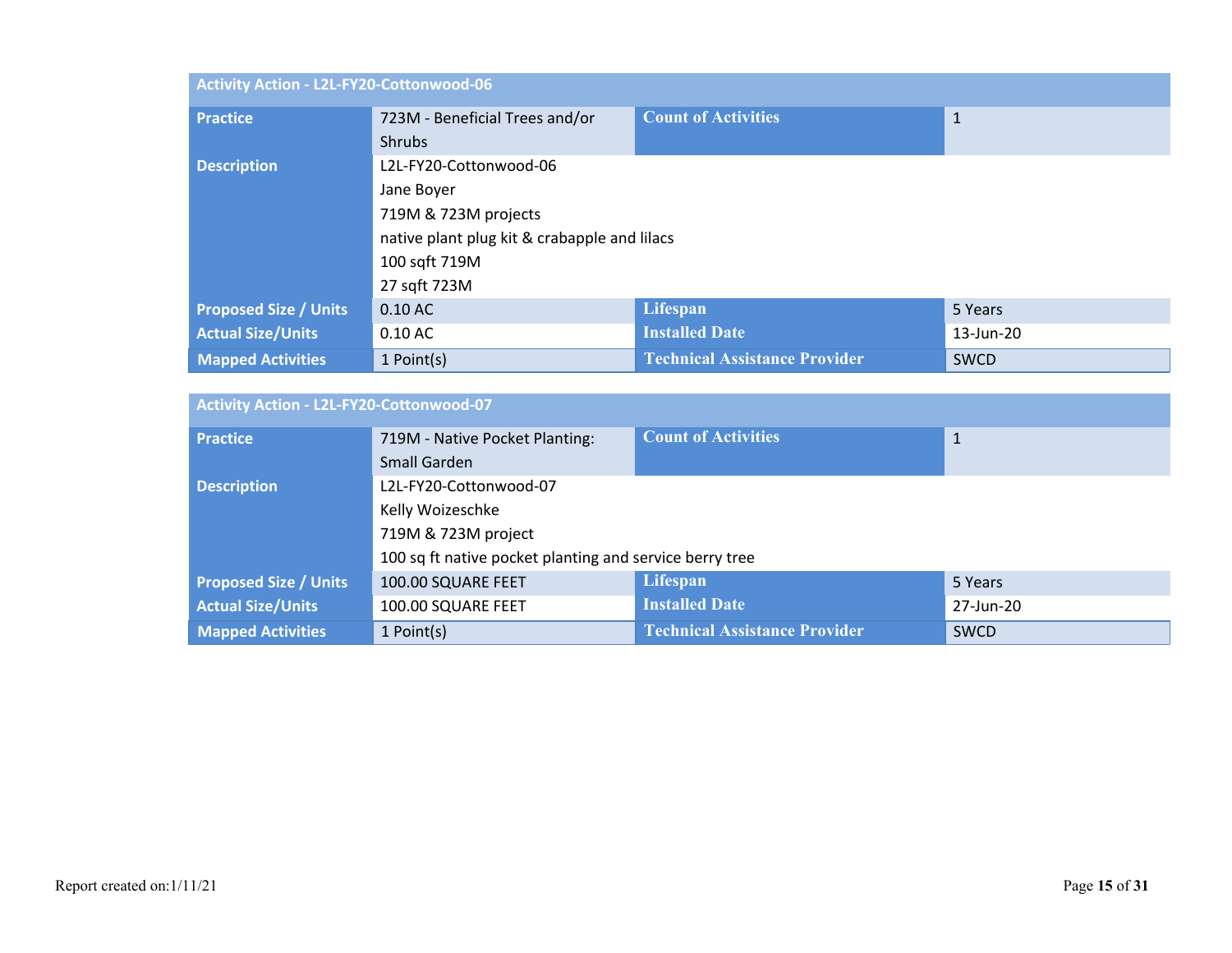| Activity Action - L2L-FY20-Cottonwood-07 |                                                                           |                                      |             |  |
|------------------------------------------|---------------------------------------------------------------------------|--------------------------------------|-------------|--|
| <b>Practice</b>                          | 723M - Beneficial Trees and/or                                            | <b>Count of Activities</b>           | 1           |  |
|                                          | <b>Shrubs</b>                                                             |                                      |             |  |
| <b>Description</b>                       | L2L-FY20-Cottonwood-07                                                    |                                      |             |  |
|                                          | Kelly Woizesckhke                                                         |                                      |             |  |
|                                          | 719M & 723M projects 100 sq ft native pocket garden and serviceberry tree |                                      |             |  |
| <b>Proposed Size / Units</b>             | 9.00 SQUARE FEET                                                          | Lifespan                             | 5 Years     |  |
| <b>Actual Size/Units</b>                 | 9.00 SQUARE FEET                                                          | <b>Installed Date</b>                | 27-Jun-20   |  |
| <b>Mapped Activities</b>                 | 1 Point(s)                                                                | <b>Technical Assistance Provider</b> | <b>SWCD</b> |  |

| Activity Action - L2L-FY20-Cottonwood-08 |                                |                                      |             |  |
|------------------------------------------|--------------------------------|--------------------------------------|-------------|--|
| <b>Practice</b>                          | 719M - Native Pocket Planting: | <b>Count of Activities</b>           | 1           |  |
|                                          | Small Garden                   |                                      |             |  |
| <b>Description</b>                       | L2L-FY20-Cottonwood-08         |                                      |             |  |
|                                          | Robyn Galer<br>719M project    |                                      |             |  |
|                                          |                                |                                      |             |  |
|                                          | 100 sqft native pocket garden  |                                      |             |  |
| <b>Proposed Size / Units</b>             | 100.00 SQUARE FEET             | Lifespan                             | 5 Years     |  |
| <b>Actual Size/Units</b>                 | 100.00 SQUARE FEET             | <b>Installed Date</b>                | 28-Jun-20   |  |
| <b>Mapped Activities</b>                 | 1 Point(s)                     | <b>Technical Assistance Provider</b> | <b>SWCD</b> |  |

| Activity Action - L2L-FY20-Cottonwood-09 |                                |                                      |              |  |
|------------------------------------------|--------------------------------|--------------------------------------|--------------|--|
| <b>Practice</b>                          | 719M - Native Pocket Planting: | <b>Count of Activities</b>           | $\mathbf{1}$ |  |
|                                          | Small Garden                   |                                      |              |  |
| <b>Description</b>                       | L2L-FY20-Cottonwood-09         |                                      |              |  |
|                                          | Denise Nichols                 |                                      |              |  |
|                                          | 719M project                   |                                      |              |  |
|                                          | 100 sq ft native pocket garden |                                      |              |  |
| <b>Proposed Size / Units</b>             | 100.00 SQUARE FEET             | Lifespan                             | 5 Years      |  |
| <b>Actual Size/Units</b>                 | 100.00 SQUARE FEET             | <b>Installed Date</b>                | 27-Jun-20    |  |
| <b>Mapped Activities</b>                 | 1 Point(s)                     | <b>Technical Assistance Provider</b> | <b>SWCD</b>  |  |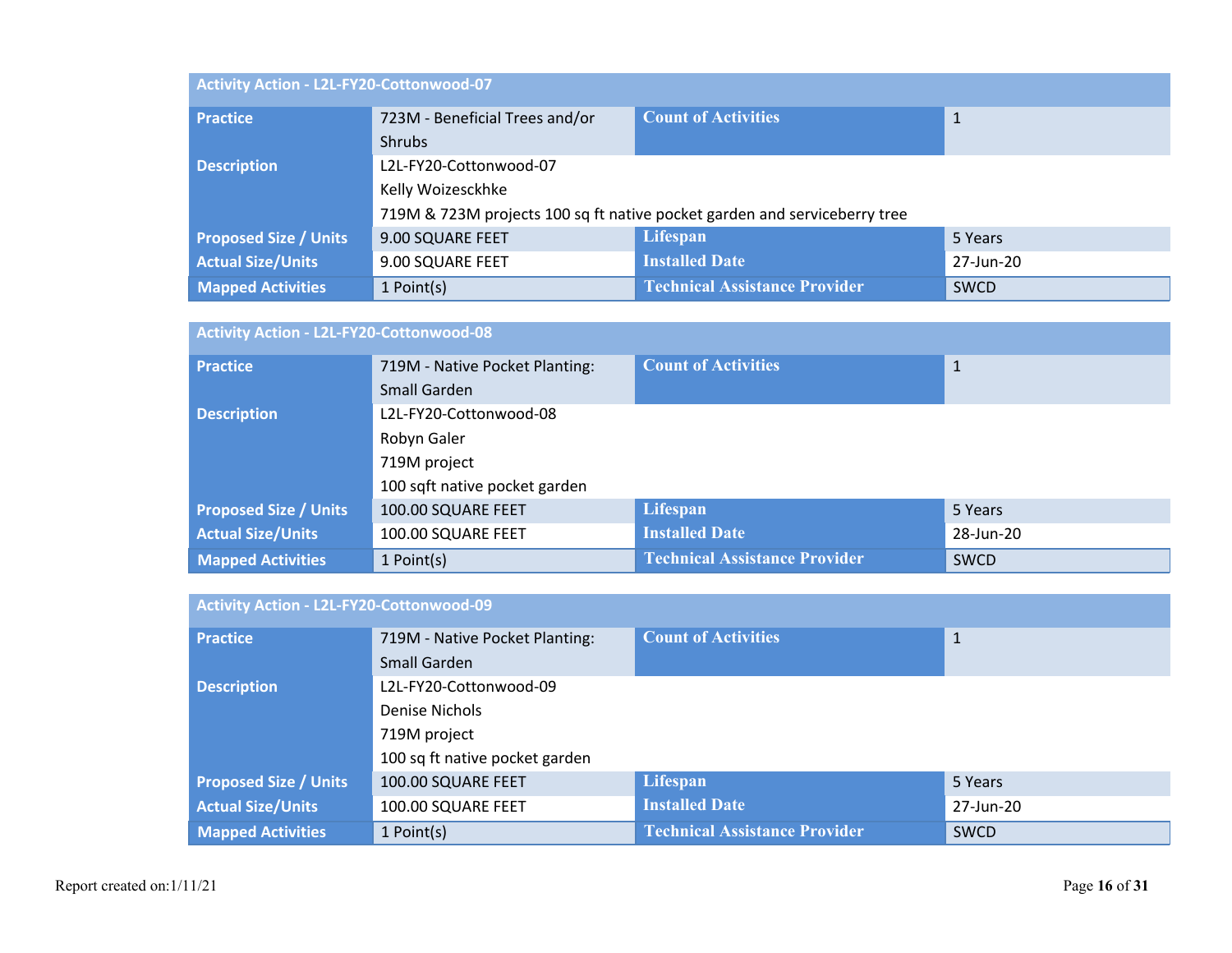| Activity Action - L2L-FY20-Cottonwood-09 |                                                 |                                      |             |  |
|------------------------------------------|-------------------------------------------------|--------------------------------------|-------------|--|
| <b>Practice</b>                          | 723M - Beneficial Trees and/or                  | <b>Count of Activities</b>           | 1           |  |
|                                          | <b>Shrubs</b>                                   |                                      |             |  |
| <b>Description</b>                       | L2L-FY20-Cottonwood-09                          |                                      |             |  |
|                                          | Denise Nichols                                  |                                      |             |  |
|                                          | 723M project encumbered, to be established 2021 |                                      |             |  |
| <b>Proposed Size / Units</b>             | 100.00 SQUARE FEET                              | Lifespan                             | 5 Years     |  |
| <b>Actual Size/Units</b>                 | <b>SQUARE FEET</b>                              | <b>Installed Date</b>                |             |  |
| <b>Mapped Activities</b>                 | <b>No</b>                                       | <b>Technical Assistance Provider</b> | <b>SWCD</b> |  |

| Activity Action - L2L-FY20-Cottonwood-10 |                                |                                      |             |  |
|------------------------------------------|--------------------------------|--------------------------------------|-------------|--|
| <b>Practice</b>                          | 719M - Native Pocket Planting: | <b>Count of Activities</b>           | 1           |  |
|                                          | Small Garden                   |                                      |             |  |
| <b>Description</b>                       | L2L-FY20-Cottonwood-10         |                                      |             |  |
|                                          | Kristi Hedman                  |                                      |             |  |
|                                          | 719M project                   |                                      |             |  |
|                                          | 100 sqft native pocket garden  |                                      |             |  |
|                                          |                                |                                      |             |  |
| <b>Proposed Size / Units</b>             | 100.00 SQUARE FEET             | Lifespan                             | 5 Years     |  |
| <b>Actual Size/Units</b>                 | 100.00 SQUARE FEET             | <b>Installed Date</b>                | 27-Jun-20   |  |
| <b>Mapped Activities</b>                 | 1 Point(s)                     | <b>Technical Assistance Provider</b> | <b>SWCD</b> |  |

| Activity Action - L2L-FY20-Cottonwood-10 |                                         |                                      |              |  |
|------------------------------------------|-----------------------------------------|--------------------------------------|--------------|--|
| <b>Practice</b>                          | 723M - Beneficial Trees and/or          | <b>Count of Activities</b>           | $\mathbf{1}$ |  |
|                                          | <b>Shrubs</b>                           |                                      |              |  |
| <b>Description</b>                       | L2L-FY20-Cottonwood-10<br>Kristi Hedman |                                      |              |  |
|                                          |                                         |                                      |              |  |
|                                          | 723M projected encumbered               |                                      |              |  |
| <b>Proposed Size / Units</b>             | 9.00 SQUARE FEET                        | Lifespan                             | 5 Years      |  |
| <b>Actual Size/Units</b>                 | 9.00 SQUARE FEET                        | <b>Installed Date</b>                |              |  |
| <b>Mapped Activities</b>                 | <b>No</b>                               | <b>Technical Assistance Provider</b> | <b>SWCD</b>  |  |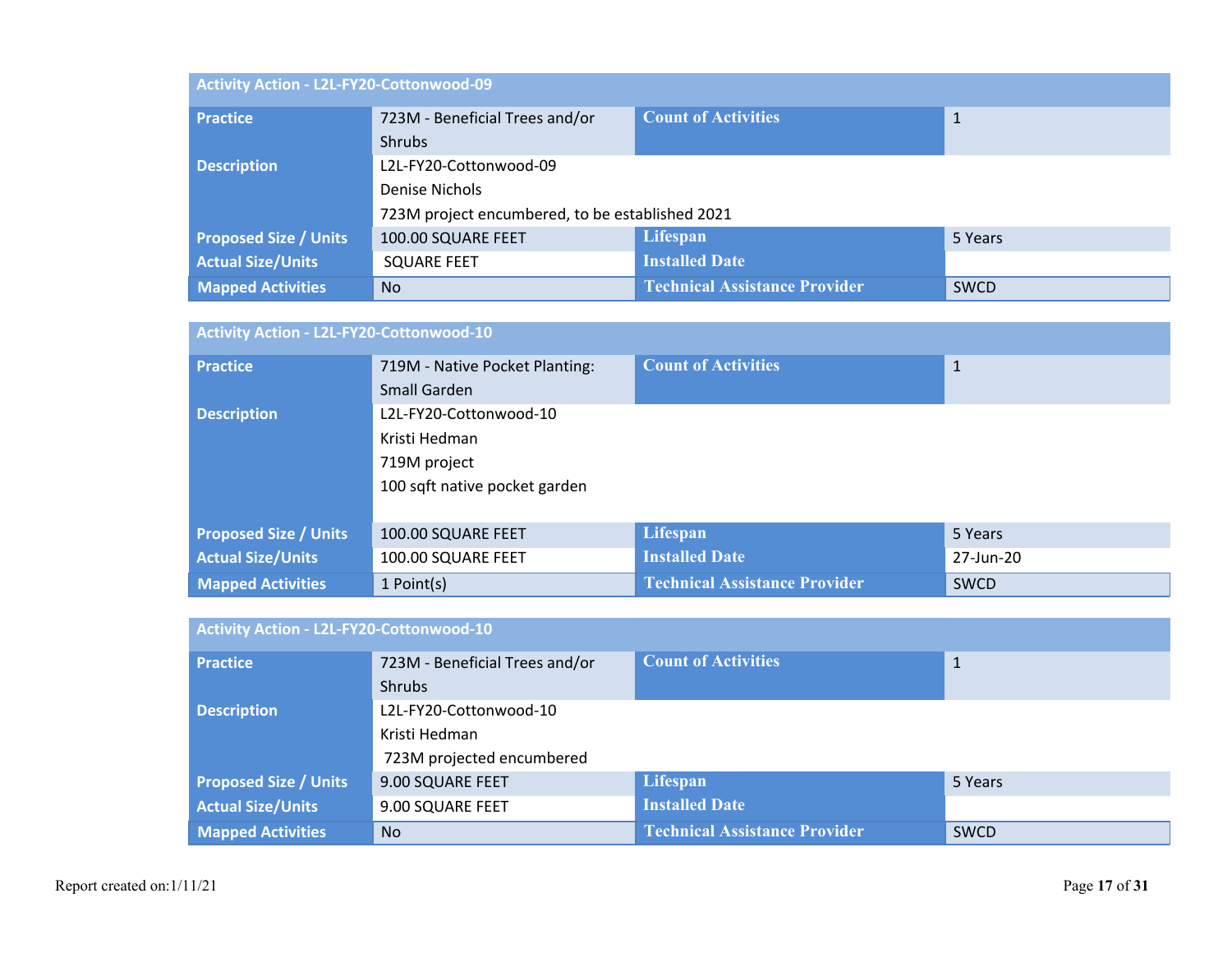| Activity Action - L2L-FY20-Cottonwood-11 |                                 |                                      |             |  |
|------------------------------------------|---------------------------------|--------------------------------------|-------------|--|
| <b>Practice</b>                          | 719M - Native Pocket Planting:  | <b>Count of Activities</b>           | 1           |  |
|                                          | Small Garden                    |                                      |             |  |
| <b>Description</b>                       | L2L-FY20-Cottonwood-11          |                                      |             |  |
|                                          | Joni Barens                     |                                      |             |  |
|                                          | 719M & 723M projects encumbered |                                      |             |  |
| <b>Proposed Size / Units</b>             | $0.10$ AC                       | Lifespan                             | 5 Years     |  |
| <b>Actual Size/Units</b>                 | AC                              | <b>Installed Date</b>                |             |  |
| <b>Mapped Activities</b>                 | <b>No</b>                       | <b>Technical Assistance Provider</b> | <b>SWCD</b> |  |

| Activity Action - L2L-FY20-Cottonwood-11 |                                 |                                      |             |  |
|------------------------------------------|---------------------------------|--------------------------------------|-------------|--|
| <b>Practice</b>                          | 723M - Beneficial Trees and/or  | <b>Count of Activities</b>           | 1           |  |
|                                          | <b>Shrubs</b>                   |                                      |             |  |
| <b>Description</b>                       | L2L-FY20-Cottonwood-11          |                                      |             |  |
|                                          | Joni Barens                     |                                      |             |  |
|                                          | 719M & 723M projects encumbered |                                      |             |  |
| <b>Proposed Size / Units</b>             | $0.10$ AC                       | <b>Lifespan</b>                      | 5 Years     |  |
| <b>Actual Size/Units</b>                 | AC                              | <b>Installed Date</b>                |             |  |
| <b>Mapped Activities</b>                 | <b>No</b>                       | <b>Technical Assistance Provider</b> | <b>SWCD</b> |  |

| Activity Action - L2L-FY20-Cottonwood-12 |                                 |                                      |              |  |
|------------------------------------------|---------------------------------|--------------------------------------|--------------|--|
| <b>Practice</b>                          | 719M - Native Pocket Planting:  | <b>Count of Activities</b>           | $\mathbf{1}$ |  |
|                                          | Small Garden                    |                                      |              |  |
| <b>Description</b>                       | L2L-FY20-Cottonwood-12          |                                      |              |  |
|                                          | Amy Minion                      |                                      |              |  |
|                                          | 719M project                    |                                      |              |  |
|                                          | 100 sqft native pocket planting |                                      |              |  |
| <b>Proposed Size / Units</b>             | 100.00 SQUARE FEET              | Lifespan                             | 5 Years      |  |
| <b>Actual Size/Units</b>                 | 100.00 SQUARE FEET              | <b>Installed Date</b>                | 28-Jun-20    |  |
| <b>Mapped Activities</b>                 | 1 Point(s)                      | <b>Technical Assistance Provider</b> | <b>SWCD</b>  |  |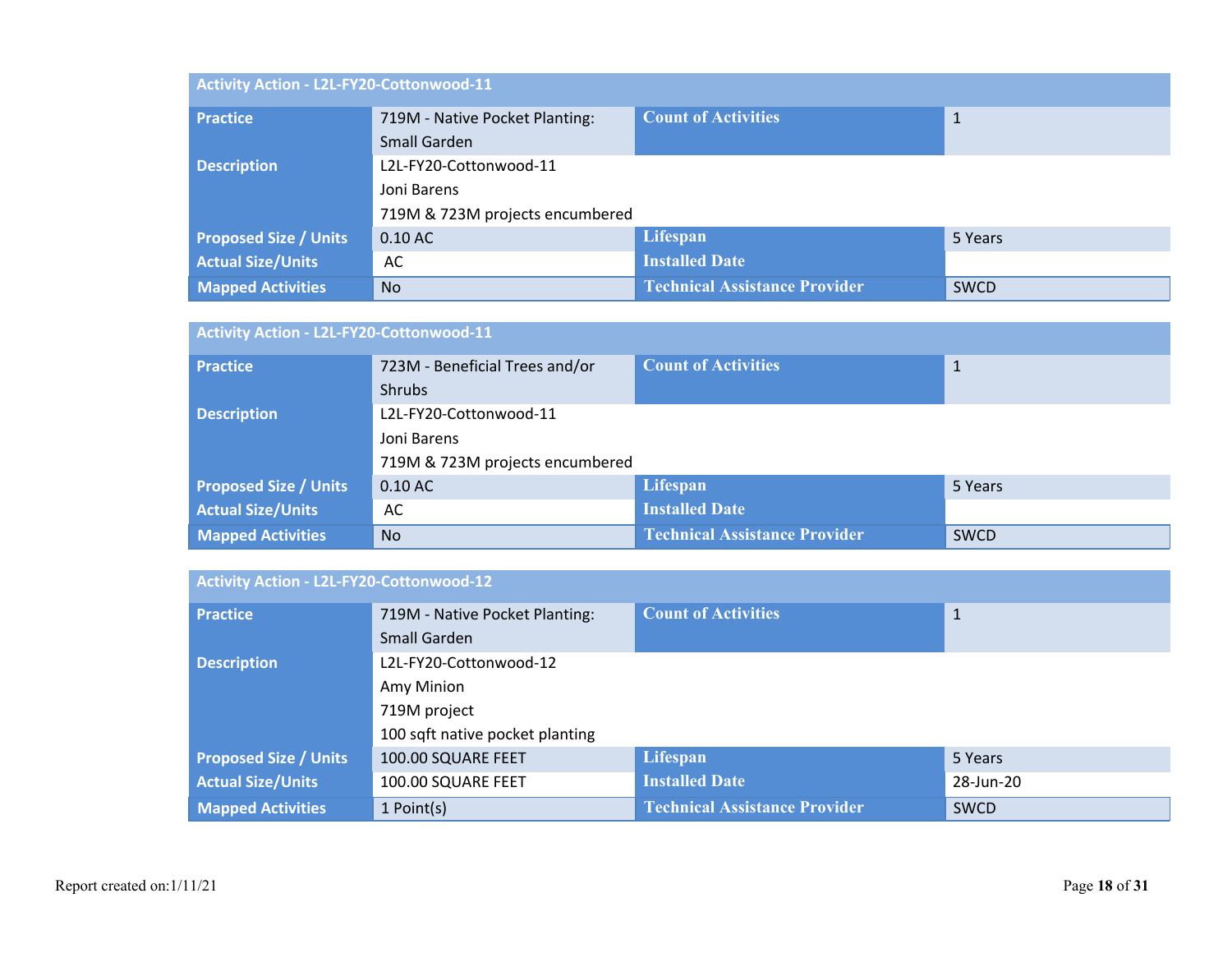| Activity Action - L2L-FY20-HLWD-01 |                                |                                      |           |  |
|------------------------------------|--------------------------------|--------------------------------------|-----------|--|
| <b>Practice</b>                    | 719M - Native Pocket Planting: | <b>Count of Activities</b>           | 1         |  |
|                                    | Small Garden                   |                                      |           |  |
| <b>Description</b>                 | L2L-FY20-HLWD-01               |                                      |           |  |
|                                    | Dan Jensen<br>719M project     |                                      |           |  |
|                                    |                                |                                      |           |  |
|                                    | 130 sqft                       |                                      |           |  |
| <b>Proposed Size / Units</b>       | $0.10$ AC                      | Lifespan                             | 5 Years   |  |
| <b>Actual Size/Units</b>           | $0.10$ AC                      | <b>Installed Date</b>                | 20-Jun-20 |  |
| <b>Mapped Activities</b>           | 1 Point(s)                     | <b>Technical Assistance Provider</b> | Other     |  |

| <b>Activity Action - L2L-FY20-HLWD-02</b> |                                      |                                      |              |  |
|-------------------------------------------|--------------------------------------|--------------------------------------|--------------|--|
| <b>Practice</b>                           | 719M - Native Pocket Planting:       | <b>Count of Activities</b>           | $\mathbf{1}$ |  |
|                                           | Small Garden                         |                                      |              |  |
| <b>Description</b>                        | L2L-FY20-HLWD-02                     |                                      |              |  |
|                                           | Jerry Christopherson<br>719M project |                                      |              |  |
|                                           |                                      |                                      |              |  |
|                                           | 130 sqft                             |                                      |              |  |
| <b>Proposed Size / Units</b>              | $0.10$ AC                            | Lifespan                             | 5 Years      |  |
| <b>Actual Size/Units</b>                  | $0.10$ AC                            | <b>Installed Date</b>                | 11-Jun-20    |  |
| <b>Mapped Activities</b>                  | 1 Point(s)                           | <b>Technical Assistance Provider</b> | Other        |  |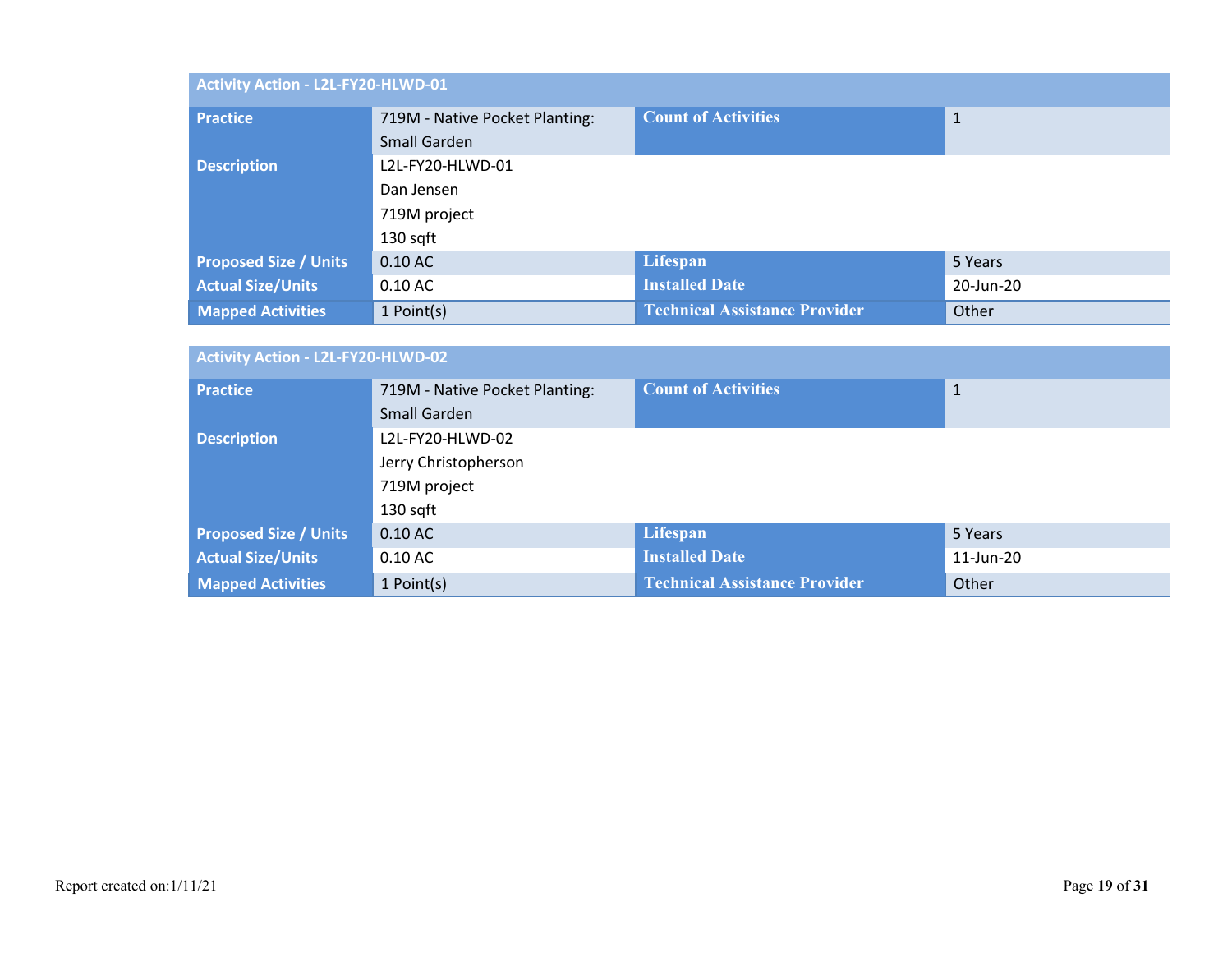| Activity Action - L2L-FY20-Cottonwood-13 |                                           |                                      |              |  |
|------------------------------------------|-------------------------------------------|--------------------------------------|--------------|--|
| <b>Practice</b>                          | 719M - Native Pocket Planting:            | <b>Count of Activities</b>           | $\mathbf{1}$ |  |
|                                          | Small Garden                              |                                      |              |  |
| <b>Description</b>                       | L2L-FY20-Cottonwood-13                    |                                      |              |  |
|                                          | <b>Timary Rossow</b>                      |                                      |              |  |
|                                          | 719M & 723M projects                      |                                      |              |  |
|                                          | Funds encumbered                          |                                      |              |  |
|                                          | 200 sqft native pocket planting completed |                                      |              |  |
| <b>Proposed Size / Units</b>             | 200.00 SQUARE FEET                        | Lifespan                             | 5 Years      |  |
| <b>Actual Size/Units</b>                 | 200.00 SQUARE FEET                        | <b>Installed Date</b>                | $2$ -Jul-20  |  |
| <b>Mapped Activities</b>                 | 1 Point(s)                                | <b>Technical Assistance Provider</b> | SWCD         |  |

| Activity Action - L2L-FY20-Cottonwood-13 |                                                               |                                      |              |
|------------------------------------------|---------------------------------------------------------------|--------------------------------------|--------------|
| <b>Practice</b>                          | 723M - Beneficial Trees and/or                                | <b>Count of Activities</b>           | $\mathbf{1}$ |
|                                          | <b>Shrubs</b>                                                 |                                      |              |
| <b>Description</b>                       | L2L-FY20-Cottonwood-13                                        |                                      |              |
|                                          | <b>Timary Rossow</b>                                          |                                      |              |
|                                          | 719M & 723M projects                                          |                                      |              |
|                                          | Funds encumbered                                              |                                      |              |
|                                          | Native pocket planting completed, trees to be planted in 2021 |                                      |              |
| <b>Proposed Size / Units</b>             | 9.00 SQUARE FEET                                              | Lifespan                             | 5 Years      |
| <b>Actual Size/Units</b>                 | <b>SQUARE FEET</b>                                            | <b>Installed Date</b>                |              |
| <b>Mapped Activities</b>                 | <b>No</b>                                                     | <b>Technical Assistance Provider</b> | <b>SWCD</b>  |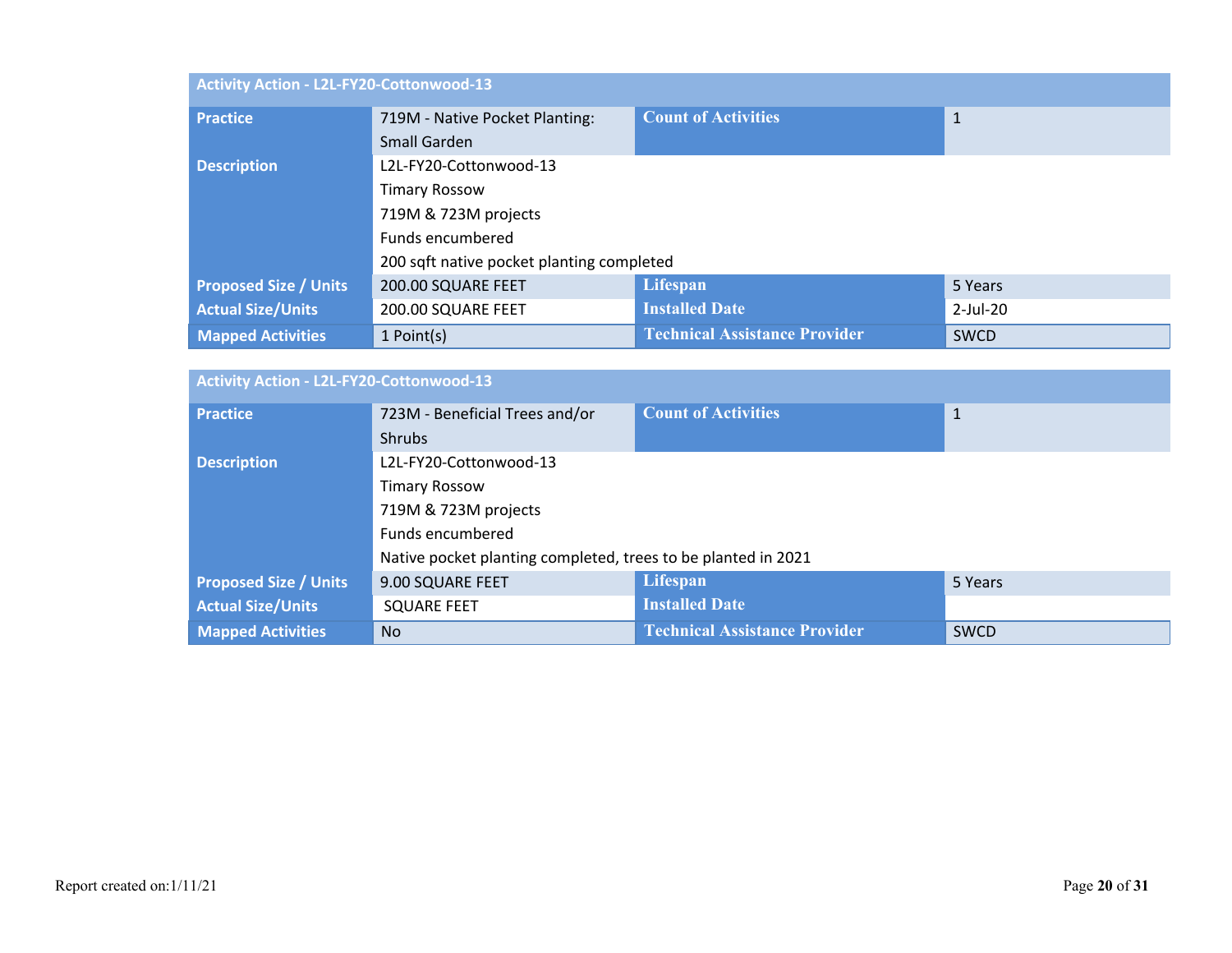**Grant Activity - Promotions, Events, and Advertising**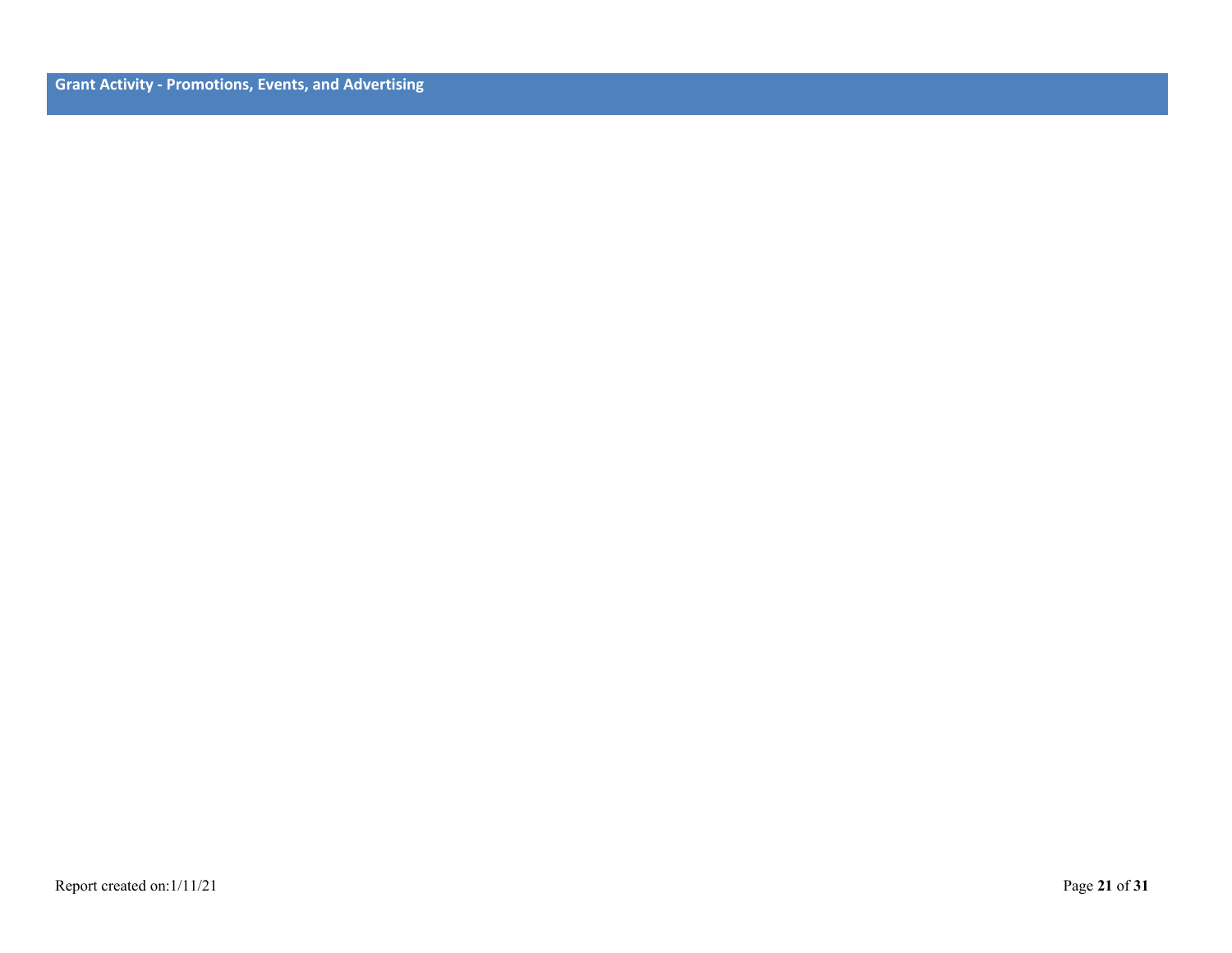**Description** These funds will be used for promotional and outreach efforts to homeowners in the communities of Windom, Wilder, Heron Lake, Lakefield, and Jackson, as well as for educational events and workshops. Some examples of potential promotional materials to be used include advertising at local events such as Farm and Home Shows and County Fairs, mailers to city residents, pamphlets about the L2L program and cost-share opportunities, etc.

> These funds will also be used for maintenance reminder postcards to homeowners with approved and installed pollinator projects for the first two years of their contract.

> A portion of our outreach efforts will be partnered with the Prairie Ecology Bus Center (PEBC). The PEBC has agreed to install a pollinator garden at their center and provide educational workshops to homeowners about pollinators and efforts they can do to help the environment.

In order to engage homeowners of these communities, the partners will be implementing an RPBB Photo Challenge. This challenge will be open to all residents of the five communities, whether they utilize our cost-share or not, to capture a photo of a RPBB within the city limits of the identified communities each season of the grant period. Photos will be submitted electronically to SWCD/WD staff for identification through the bumblebeewatch.org site. Any resident with a positive identification of an RPBB will be awarded a native flowering plant.

#### GRANT FUNDS:

PEBC: \$2,000.00 (flat rate for events) Cottonwood SWCD: \$1,000.00 (salary and/or promotional events and materials) Staff: 8.63 hr @ \$57.92 = \$500\* Staff: 11.36 hr @ \$44.00 = \$500\* Jackson SWCD: \$1,000.00 (salary and/or promotional events and materials) Staff: 12.33 hr @ \$40.56 = \$500\* Staff: 17.72 hr @ \$28.22 = \$500\* HLWD: \$1,000.00 (salary and/or promotional events and materials) Staff: 11.27 hr @ \$44.37 = \$500\* Staff: 14.48 hr @ \$34.53 = \$500\* \*Rounding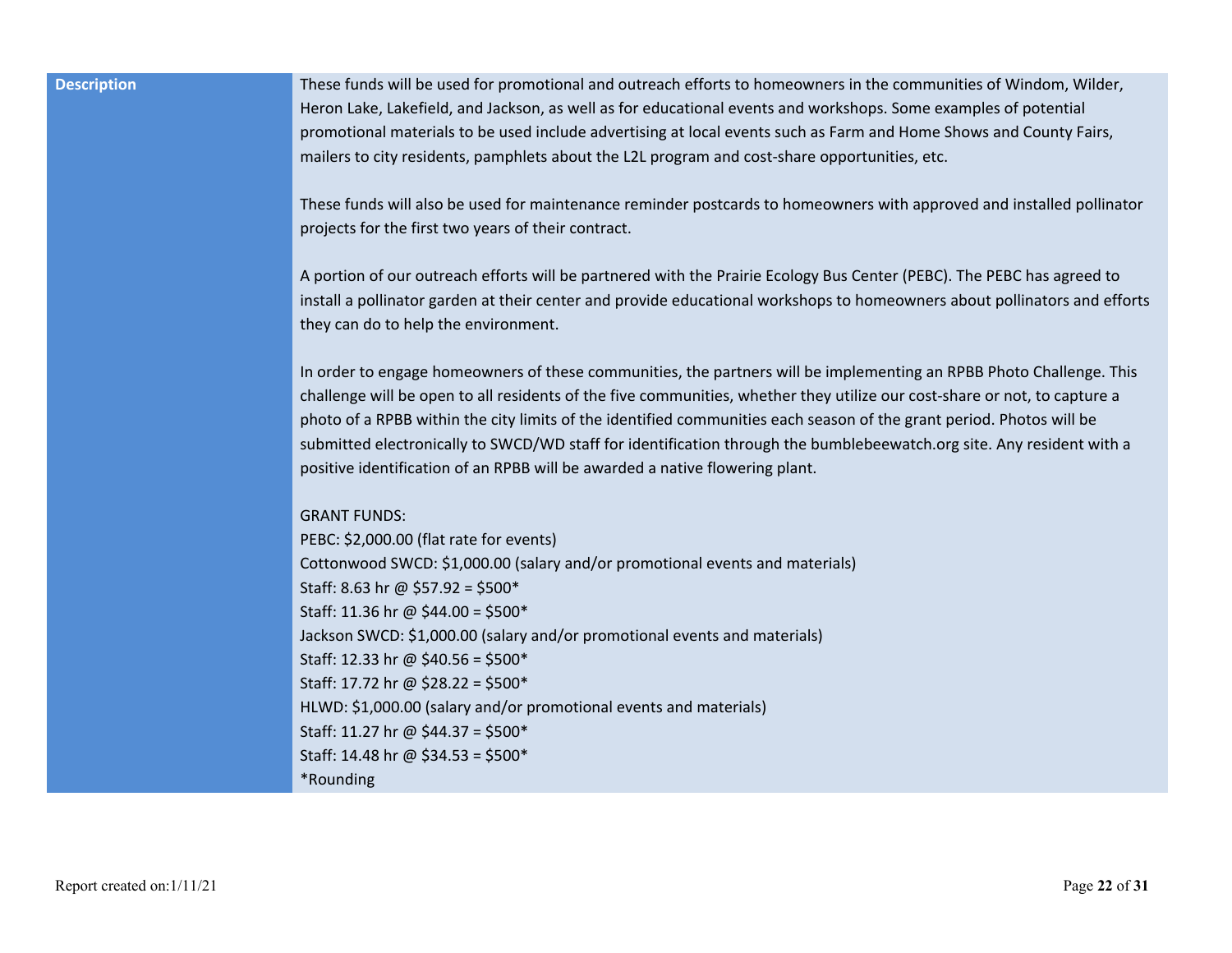# **Start Date** 8-Apr-20 **End Date** 8-Apr-20 **End Date Has Rates and Hours?** Yes **Actual Results APRIL - JUNE 2020:**

#### **Category EDUCATION/INFORMATION**

#### Cottonwood SWCD:

No funds expended by district. Due to the short timeframe to install and order plants, the District promoted the program through a local Windom facebook group, the local Farm and Home Show, and a local radio USDA update spot. We will work on direct mailing for next year.

### HLWD:

Grant funds: \$117.70 Mailing for Cost-Share promotion in City of Heron Lake. HLWD sent out a postcard that outlined the cost-share availability to residents. HLWD staff are coordinating workshops/activities with the PEBC for 2021. Match: \$1,503.82\* \*Match from employee time, accounted in technical match

#### Jackson SWCD:

District did not expend grant funds. District did not promote program this year due to timeframe.

July - September 2020: No funds expended.

OCTOBER - DECEMBER 2020: No funds expended.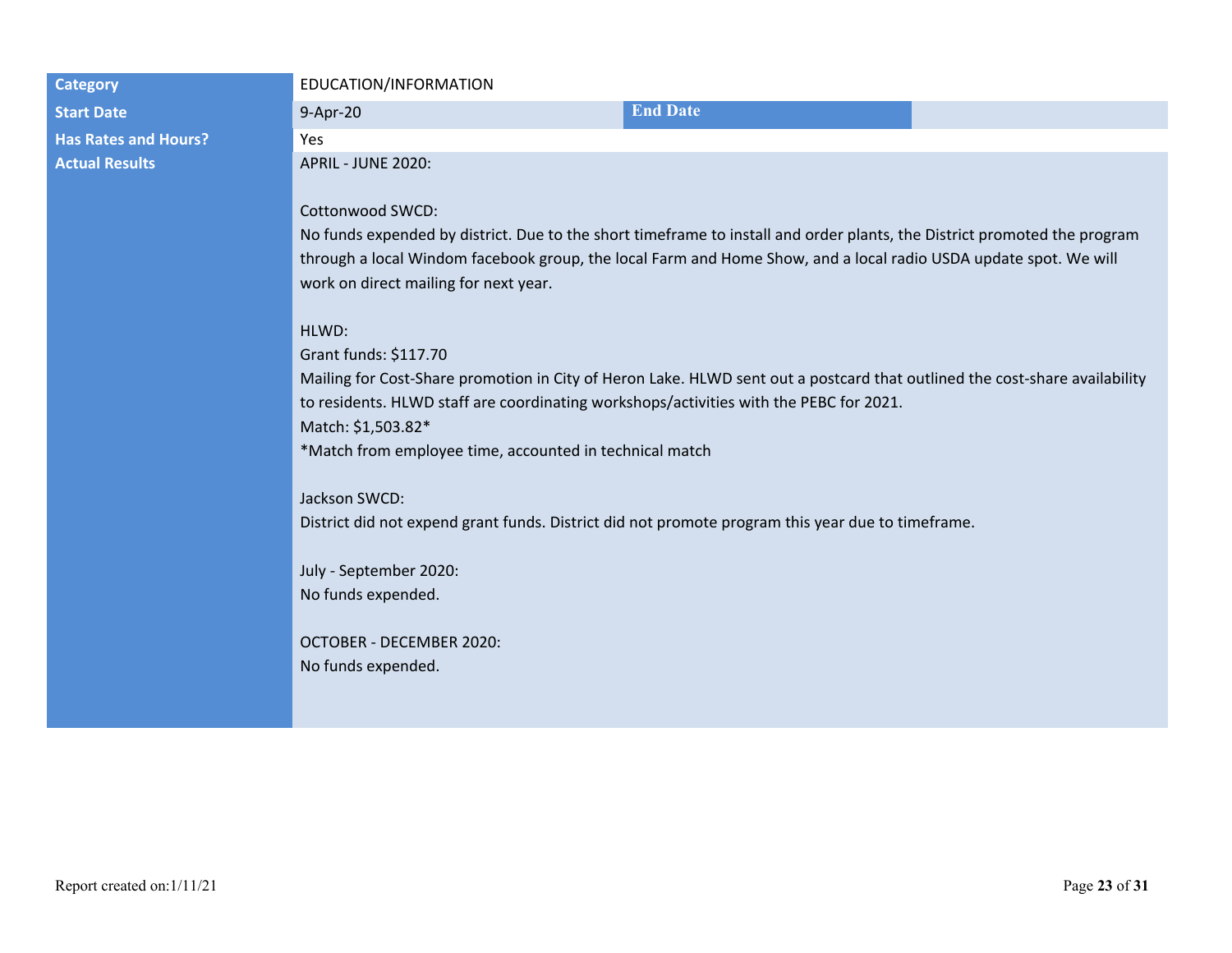**Grant Activity - Technical Assistance**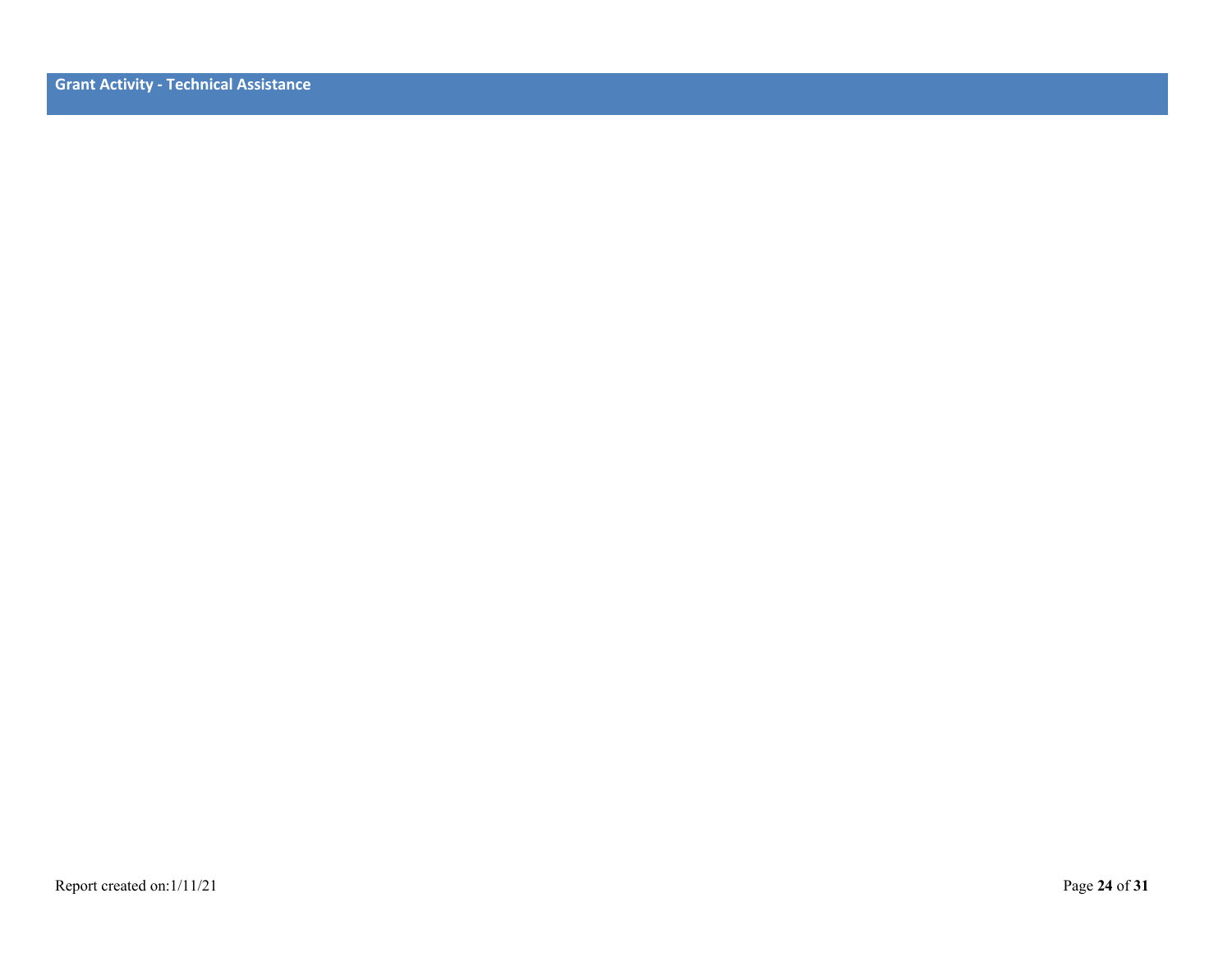**Description Provide technical assistance to homeowners for their pollinator projects. Technical assistance ranges from site visits, to** designing pollinator projects, plant species selection, project installation and oversight, and site visit follow ups.

> We are estimating that we will have cost-share funds to complete approximately 50 sites at 8 hours of staff time at each site.

Each partner will be allocated \$1,500.00 for a total of \$4,500.00 in grant funds. The Cottonwood SWCD will have \$1,000.00 in technical as \$500 was allocated to administration.

GRANT FUNDS: \$4,000.00

Cottonwood SWCD: \$1,000.00 Staff salary: 12.95 hrs @ \$57.92/hr = \$750.00\* Staff salary: 5.68 hrs @ \$44.00/hr = \$250.00\* Heron Lake Watershed District: \$1,500.00 Staff salary: 11.27 hrs @ \$44.37/hr = \$500.00\* Staff salary: 28.96 hrs @ \$34.53/hr = \$1,000.00\* Jackson SWCD: \$1,500.00 Staff salary: 24.65 hrs @ \$40.56/hr = \$1,000.00\* Staff salary: 17.72 hrs @ \$28.22/hr = \$500.00\* \*rounding to nearest whole dollar\*

MATCH: \$14,500.00

Cottonwood SWCD: \$4,500.00 Staff salary: 12.95 hrs @ \$4.66/hr = \$60.00\* 49.38 hrs @ \$62.58/hr\*\* = \$3,090.00\* Staff salary: 5.68 hrs @ \$4.66/hr = \$26.00\* 27.21 hrs @ \$48.66/hr\*\* = \$1,324.00 Heron Lake Watershed District: \$5,000.00 Staff salary: 11.27 hrs @ \$21.83/hr = \$246.00\* 18.94 hrs @ \$66.20/hr\*\* = \$1,254.00 Staff salary: 28.96 hrs @ \$21.83/hr = \$632.00\* 50.89 hrs @ \$56.36/hr\*\*= \$2,868.00\* Jackson SWCD: \$5,000.00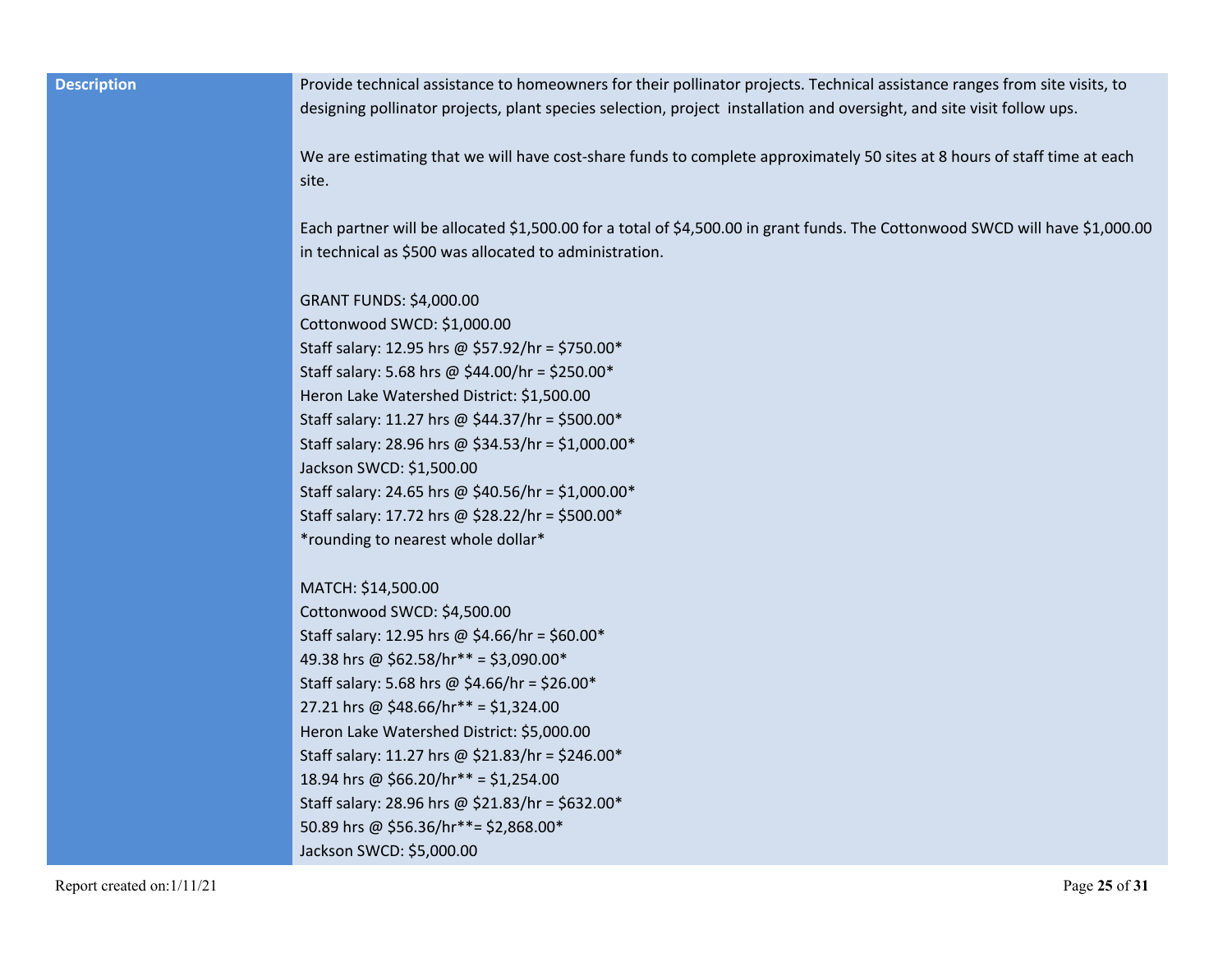|                 | Staff salary: 24.65 hrs @ \$0/hr = $$0***$                                                                                    |
|-----------------|-------------------------------------------------------------------------------------------------------------------------------|
|                 | 71.50 hrs @ \$40.56/hr = \$2,900.00*                                                                                          |
|                 | Staff salary: 17.72 hrs @ \$0/hr = $$0***$                                                                                    |
|                 | 74.42 hrs @ \$28.22/hr = \$2,100.00*                                                                                          |
|                 | *rounding to nearest whole dollar*                                                                                            |
|                 | ** After grant funds are fully disbursed, the match funds will be equal to the full billable rate                             |
|                 | ***Jackson does not include facilities in their billable rate, the first matching hours of the grant disbursement will be \$0 |
| <b>Category</b> | TECHNICAL/ENGINEERING ASSISTANCE                                                                                              |
|                 |                                                                                                                               |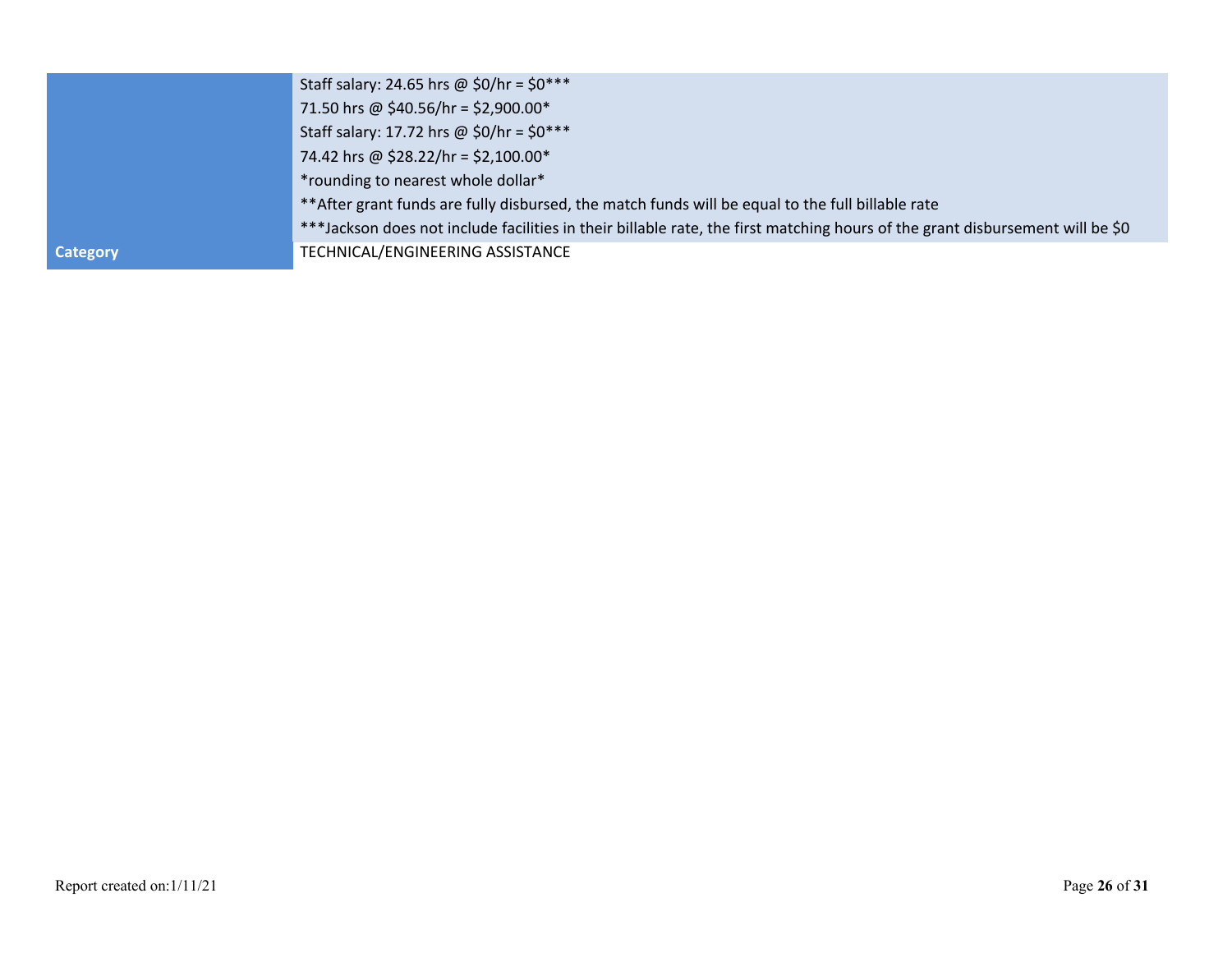| <b>Start Date</b> | 9-Apr-20 | <b>End Date</b> |  |
|-------------------|----------|-----------------|--|
|                   |          |                 |  |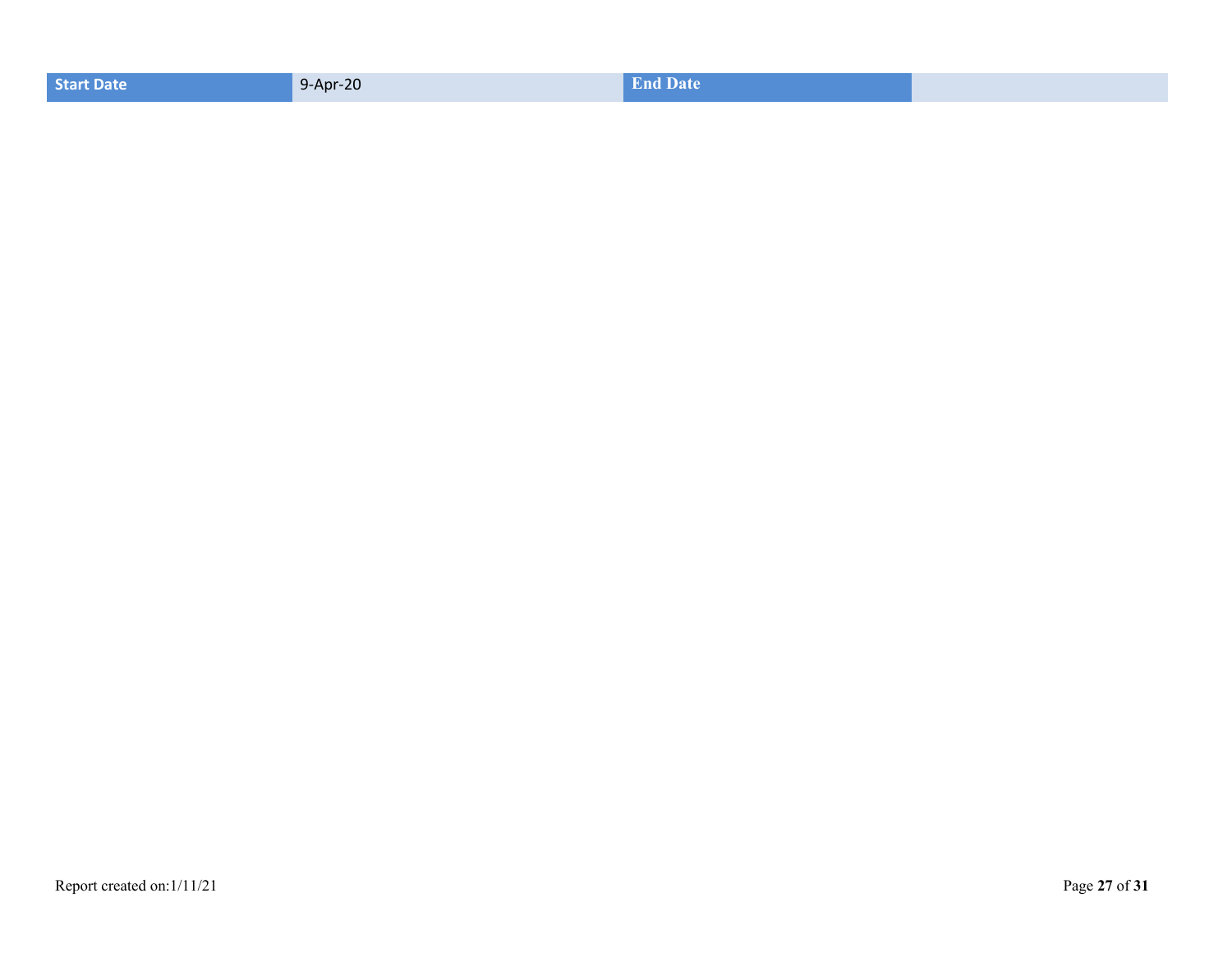**Yes**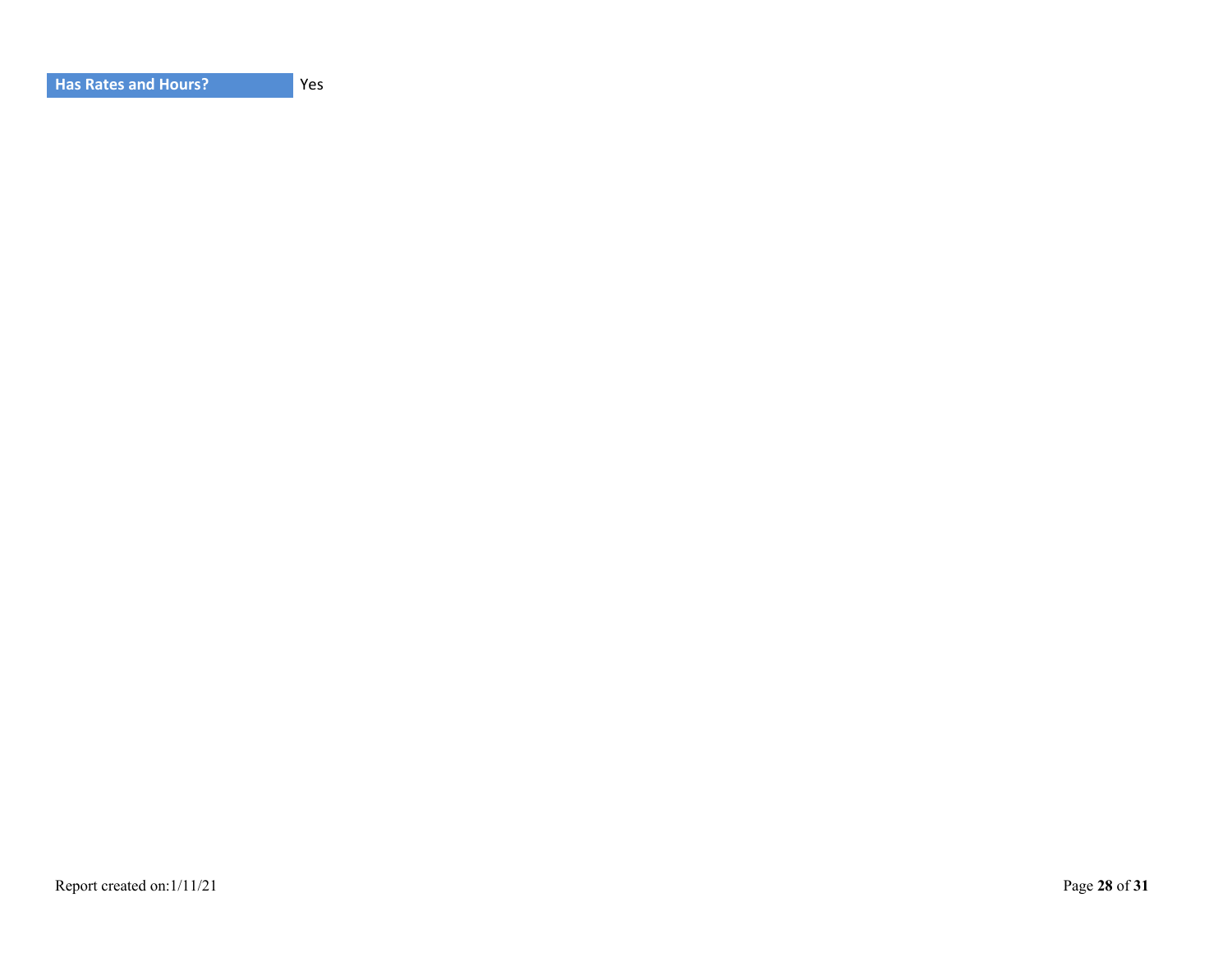| <b>Actual Results</b> |  |
|-----------------------|--|
|                       |  |
|                       |  |

#### **April - June 2020:**

Partner staff assisted homeowners with site planning, plant selection, and cost-share payments to homeowners.

Cottonwood SWCD: \$2,861.13 Grant funds: \$1,000.00 Dave 17.2652 hrs @ \$57.92/hr = \$1,000.00 Match funds: \$1,861.13 Dave 17.2652 hrs @ \$4.66/hr = \$80.46 Dave 18.7348 hrs @ \$62.58/hr = \$1,172.42 Becky 12.5 hrs @ \$48.66/hr = \$608.25 \*Additional Education match \$291.96 designing cost-share and process handouts for partners to use for promotionals

### Jackson SWCD: No funds requested.

#### HLWD:

Grant Funds: \$1,460.06 Jan: 2.75 hrs @ \$44.37/hr = \$122.02 Catherine: 38.75 hrs @ \$34.53/hr = \$1,338.04 Match Funds: \$905.95 Jan: 2.75 hrs @ \$21.83/hr = \$60.03 Catherine: 38.75 hrs @ 21.83/hr = \$845.91 \*Additional education match funds: \$1,503.82 consists of designing promotional post cards and mailing out

July - September 2020: Cottonwood SWCD: \$243.36 Match funds: \$243.36 Dave 3.5 hrs @ \$62.58/hr = \$219.03 Becky .5 hrs @ \$48.66/hr = \$24.33

# Jackson SWCD: No funds requested.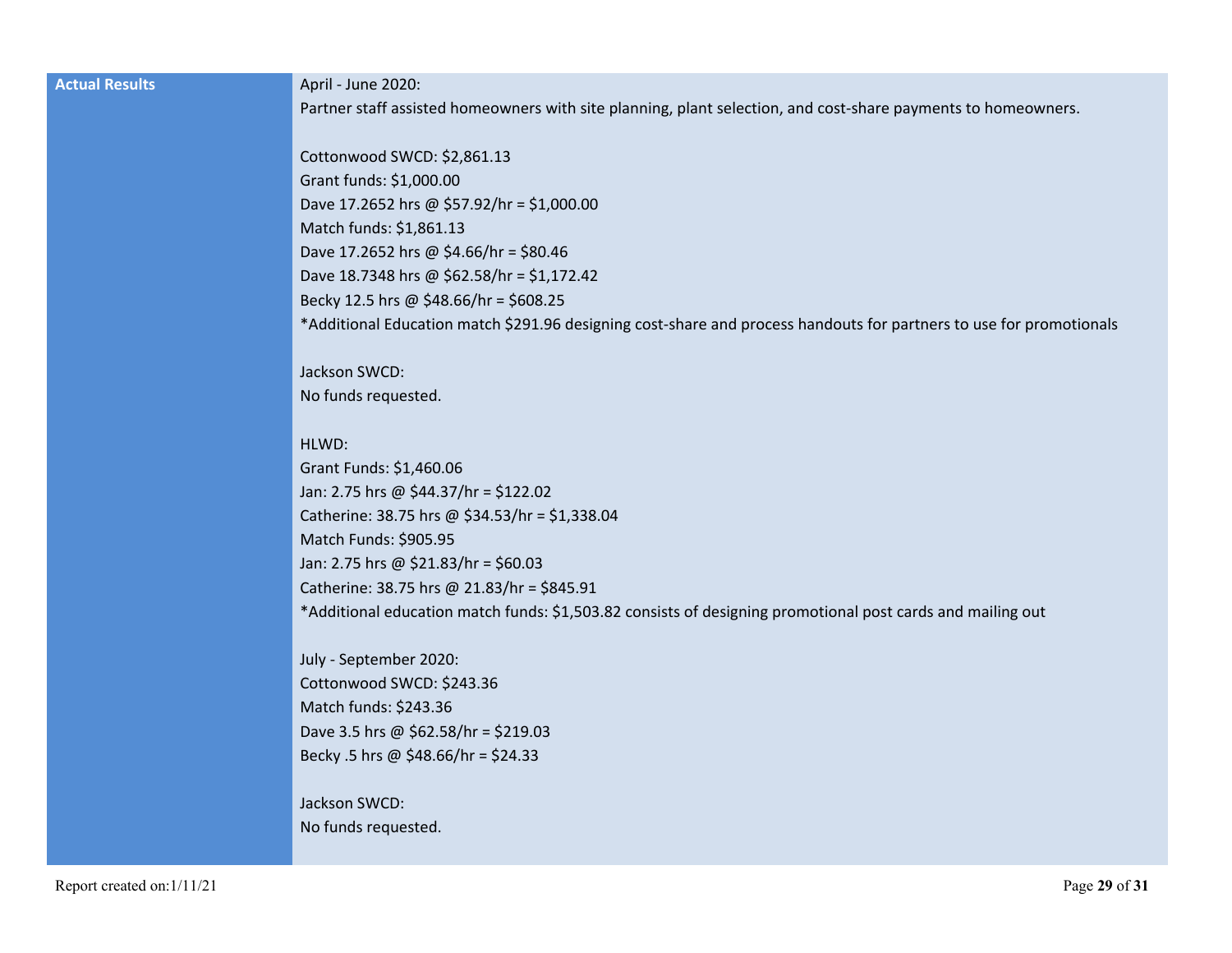| HLWD:                                          |
|------------------------------------------------|
| Grant Funds: \$39.94                           |
| Catherine: 1.1567 hrs @ \$34.53/hr = \$39.94   |
| Match Funds: \$898.05                          |
| Jan: 2.25 hrs @ \$66.20/hr = \$148.95          |
| Catherine: 1.1567 hrs @ 21.83/hr = \$25.25     |
| Catherine: 12.8433 hrs @ \$56.36/hr = \$723.85 |
|                                                |
| OCTOBER - DECEMBER 2020:                       |
| Cottonwood SWCD: \$125.16                      |
| Match funds: \$125.16                          |
| Dave 2.0 hrs @ \$62.58/hr = \$125.16           |
|                                                |
| HLWD: \$99.30                                  |
| Match funds: \$99.30                           |
| Jan 1.5 hrs @ \$66.20/hr = \$99.30             |
|                                                |
| Jackson SWCD: No funds expended.               |

# **Grant Attachments**

| <b>Document Name</b>                  | <b>Document Type</b>      | <b>Description</b>                                         |
|---------------------------------------|---------------------------|------------------------------------------------------------|
| 2020 Lawns to Legumes Grant           | <b>Grant Agreement</b>    | 2020 Lawns to Legumes Grant - Cottonwood SWCD              |
| 2020 Lawns to Legumes Grant EXECUTED  | <b>Grant Agreement</b>    | 2020 Lawns to Legumes Grant - Cottonwood SWCD              |
| <b>All Details Report</b>             | Workflow Generated        | Workflow Generated - All Details Report - 10/26/2020       |
| <b>All Details Report</b>             | Workflow Generated        | Workflow Generated - All Details Report - 01/04/2021       |
| <b>All Details Report</b>             | <b>Workflow Generated</b> | Workflow Generated - All Details Report - 10/26/2020       |
| <b>All Details Report</b>             | Workflow Generated        | Workflow Generated - All Details Report - 07/09/2020       |
| <b>All Details Report</b>             | Workflow Generated        | Workflow Generated - All Details Report - 07/28/2020       |
| <b>All Details Report</b>             | Workflow Generated        | Workflow Generated - All Details Report - 07/28/2020       |
| <b>All Details Report</b>             | <b>Workflow Generated</b> | Workflow Generated - All Details Report - 10/01/2020       |
| <b>All Details Report</b>             | Workflow Generated        | Workflow Generated - All Details Report - 10/21/2020       |
| All Expenditures Apr 9 - june 30 2020 | Grant                     | Cottonwood, Jackson, and Heron Lake Pollinator Partnership |